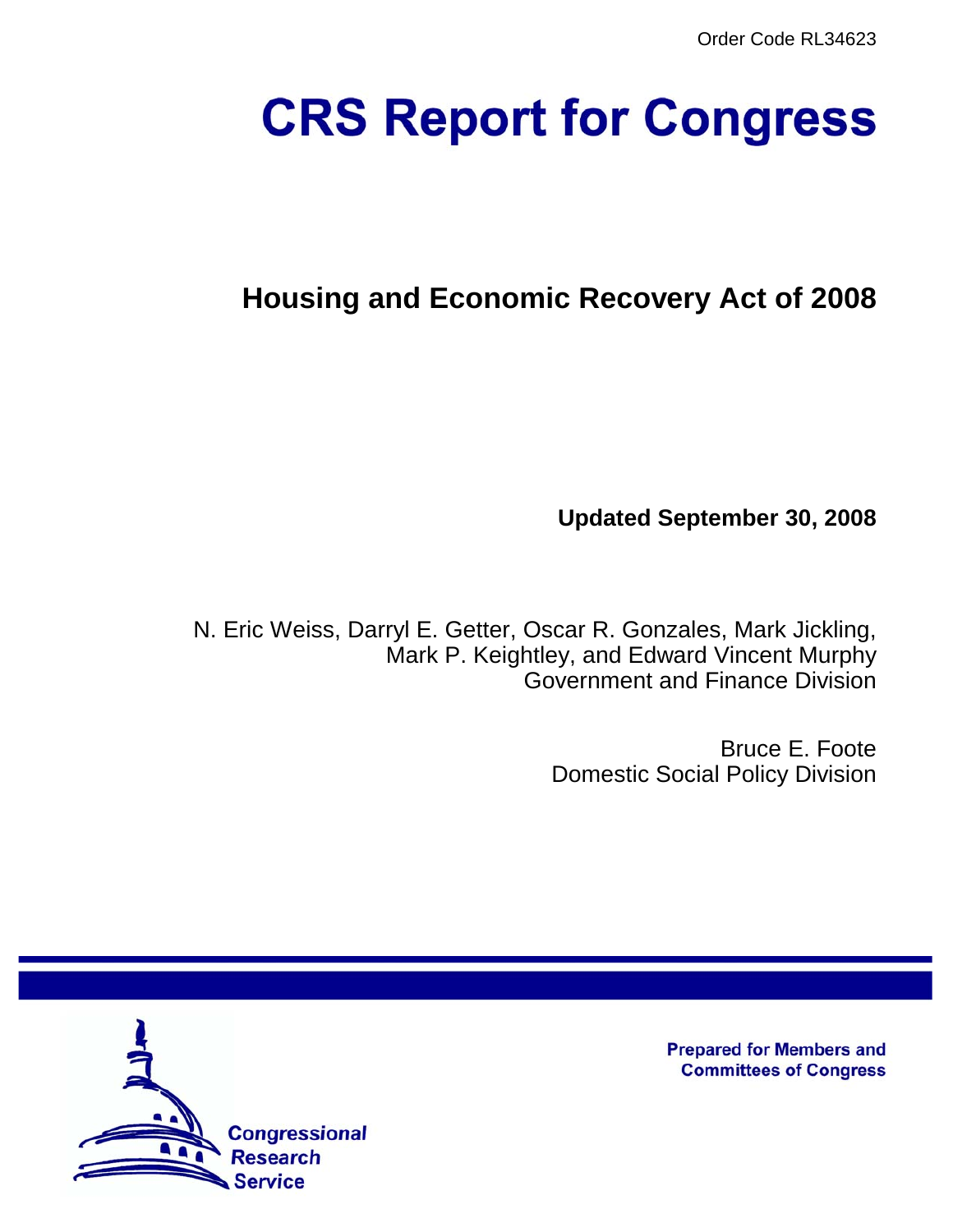# Housing and Economic Recovery Act of 2008

#### **Summary**

The Housing and Economic Recovery Act of 2008, P.L. 110-289, is likely to affect most owner-occupied housing in the United States through a variety of channels.

The act creates a new, stronger, unified regulator for Fannie Mae, Freddie Mac, and the Federal Home Loan Banks (the housing GSEs). As a result of various provisions in the act, the secondary mortgage market is likely to be broadly affected. For example, the Secretary of the Treasury is given (until December 31, 2009) the authority to lend or invest in the housing GSEs on whatever terms the Secretary determines to be appropriate. Starting in 2009, the maximum high cost conforming loan limit is increased to 150% of the conforming loan limit; based on 2008 limits, this would be \$625,500. For the first time, Fannie Mae and Freddie Mac can go into receivership. The GSEs were placed under conservatorship on September 7, 2008, and Treasury used its new power to enter into a series of agreements to provide them with financial support.

The act also modernizes many aspects of the Federal Housing Administration (FHA). In high-cost areas, the maximum loan that the FHA can insure is identical to the maximum mortgage amount that the housing GSEs can purchase. The minimum downpayment on FHA-insured mortgages is increased from 3% to 3.5%, seller-assisted downpayment assistance is prohibited, and there is a moratorium until October 31, 2009, on the FHA's implementation of risk-based insurance premiums.

HOPE for Homeowners authorizes the FHA to insure up to \$300 billion in mortgages that refinance homeowners who are unable to pay their current high interest rate mortgages. As a condition of the borrower being eligible for the program, the current lender must agree to write down the principal of the existing mortgage to achieve a 90% loan-to-value ratio.

Other provisions lengthen from 90 days to 9 months the stay of foreclosure on service members' homes and provide additional support for disabled veterans with special needs. The act appropriates \$4 billion for state and local governments to purchase and rehabilitate abandoned and foreclosed housing. This housing would be sold or rented to low- and moderate-income individuals and families.

Tax provisions in the act include a refundable tax credit based on 10% of the price of a home purchased by a first time homebuyer. The maximum tax credit is \$7,500 and the homebuyer pays back the credit over 15 years. This is roughly equivalent to a price reduction to one-third of the amount of the credit (\$2,500). Homeowners who do not itemize on their tax returns can deduct state and local property taxes up to \$500 (\$1,000 on joint returns).

This report will be updated.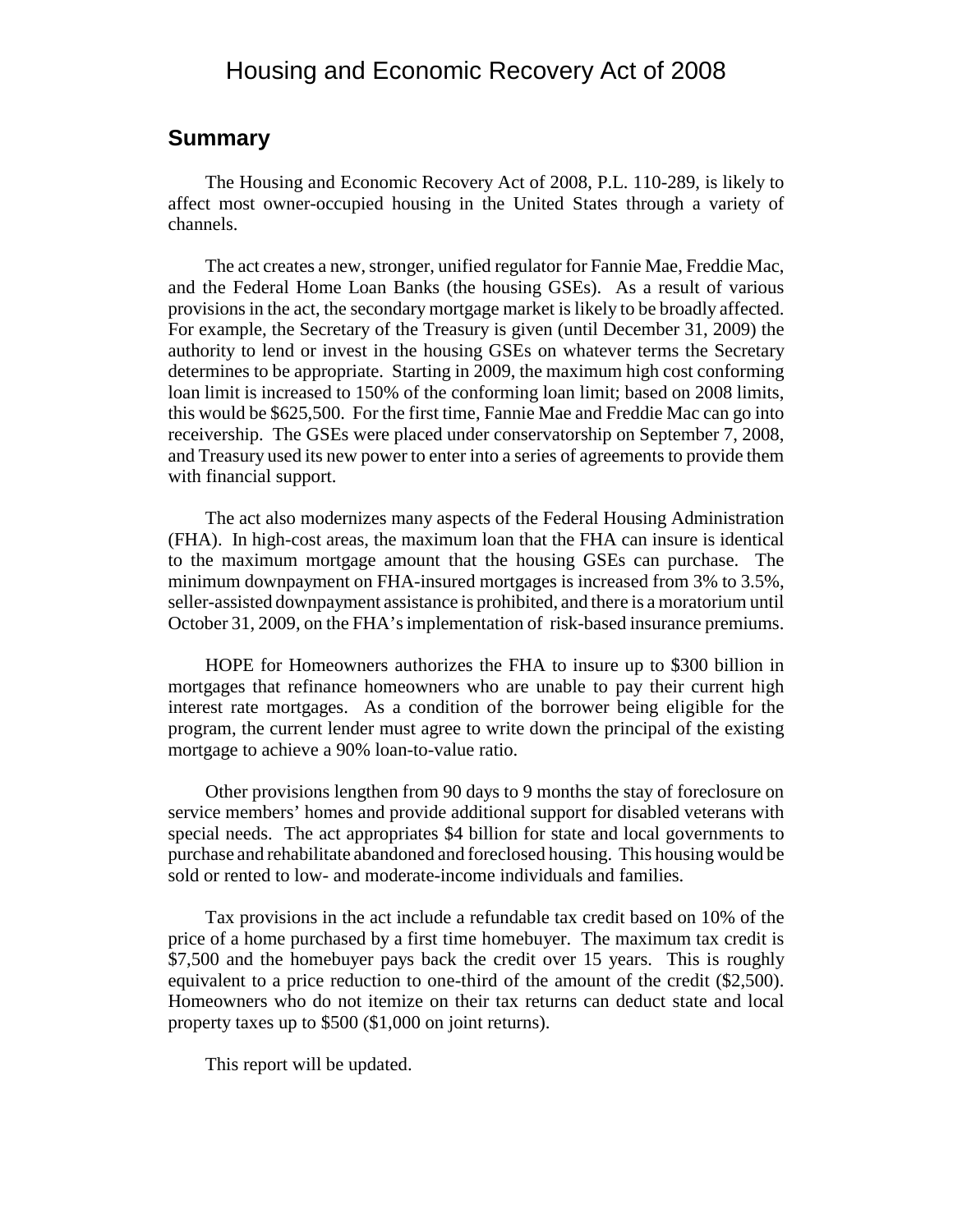# **Contents**

| Increased VA Guarantee Limits and Service Member Home Foreclosure 3                                      |  |
|----------------------------------------------------------------------------------------------------------|--|
|                                                                                                          |  |
| Assisting Disabled Veterans with Special Housing Needs  4                                                |  |
|                                                                                                          |  |
|                                                                                                          |  |
|                                                                                                          |  |
| Reform of the Government Sponsored Enterprises                                                           |  |
| (Division A, Title I-III) $\ldots \ldots \ldots \ldots \ldots \ldots \ldots \ldots \ldots \ldots \ldots$ |  |
| Title I, Subtitle A — Improvement of Safety and Soundness                                                |  |
|                                                                                                          |  |
|                                                                                                          |  |
|                                                                                                          |  |
|                                                                                                          |  |
|                                                                                                          |  |
|                                                                                                          |  |
|                                                                                                          |  |
|                                                                                                          |  |
| Title I, Subtitle B — Improvement of Mission Supervision 7                                               |  |
|                                                                                                          |  |
|                                                                                                          |  |
| Housing Goals $\ldots \ldots \ldots \ldots \ldots \ldots \ldots \ldots \ldots \ldots \ldots \ldots$      |  |
|                                                                                                          |  |
|                                                                                                          |  |
|                                                                                                          |  |
| Title I, Subtitle D — Enforcement Authority  10                                                          |  |
|                                                                                                          |  |
|                                                                                                          |  |
|                                                                                                          |  |
| FHLB Reorganization and Voluntary Merger  11                                                             |  |
| <b>SEC</b>                                                                                               |  |
|                                                                                                          |  |
| Community Financial Institution Members  11                                                              |  |
|                                                                                                          |  |
| Title III — Transfer of Functions, Personnel, and Property of                                            |  |
|                                                                                                          |  |
|                                                                                                          |  |
|                                                                                                          |  |
|                                                                                                          |  |
|                                                                                                          |  |
|                                                                                                          |  |
| FHA Modernization Provisions (Division B, Title I)  14                                                   |  |
|                                                                                                          |  |
|                                                                                                          |  |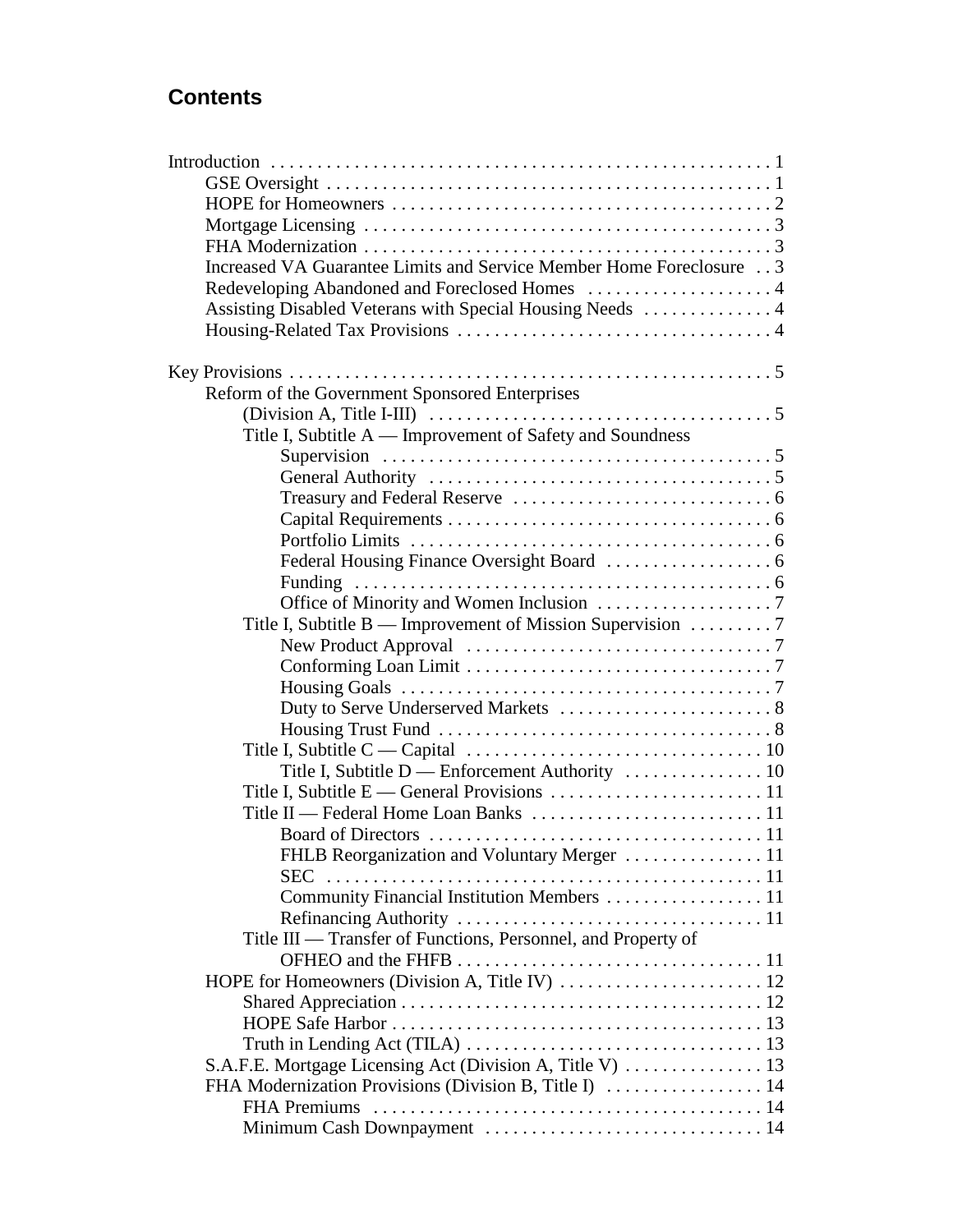| Mutual Mortgage Insurance (MMI) Fund  14                            |  |
|---------------------------------------------------------------------|--|
|                                                                     |  |
| Increased Veterans Affairs Guarantee Limit and Mortgage Foreclosure |  |
| Protection for Service Members (Division B, Title III) 15           |  |
| Temporary Increase in Maximum Loan Guaranty Amount 15               |  |
|                                                                     |  |
| Protections for Service Members Relating to Mortgages and           |  |
|                                                                     |  |
| <b>Emergency Assistance for Redevelopment of Abandoned</b>          |  |
| and Foreclosed Homes (Division B, Title III)  16                    |  |
|                                                                     |  |
|                                                                     |  |
|                                                                     |  |
|                                                                     |  |
| Definition of Income for Assisted Housing  18                       |  |
|                                                                     |  |
|                                                                     |  |
|                                                                     |  |
|                                                                     |  |
|                                                                     |  |
| Low Income Housing Tax Credit (LIHTC)  19                           |  |
| Additional Standard Deduction for Real Property for Nonitemizers 19 |  |
| Homeowner Capital Gains Exclusion  19                               |  |
|                                                                     |  |
|                                                                     |  |
|                                                                     |  |
|                                                                     |  |
|                                                                     |  |

# **List of Tables**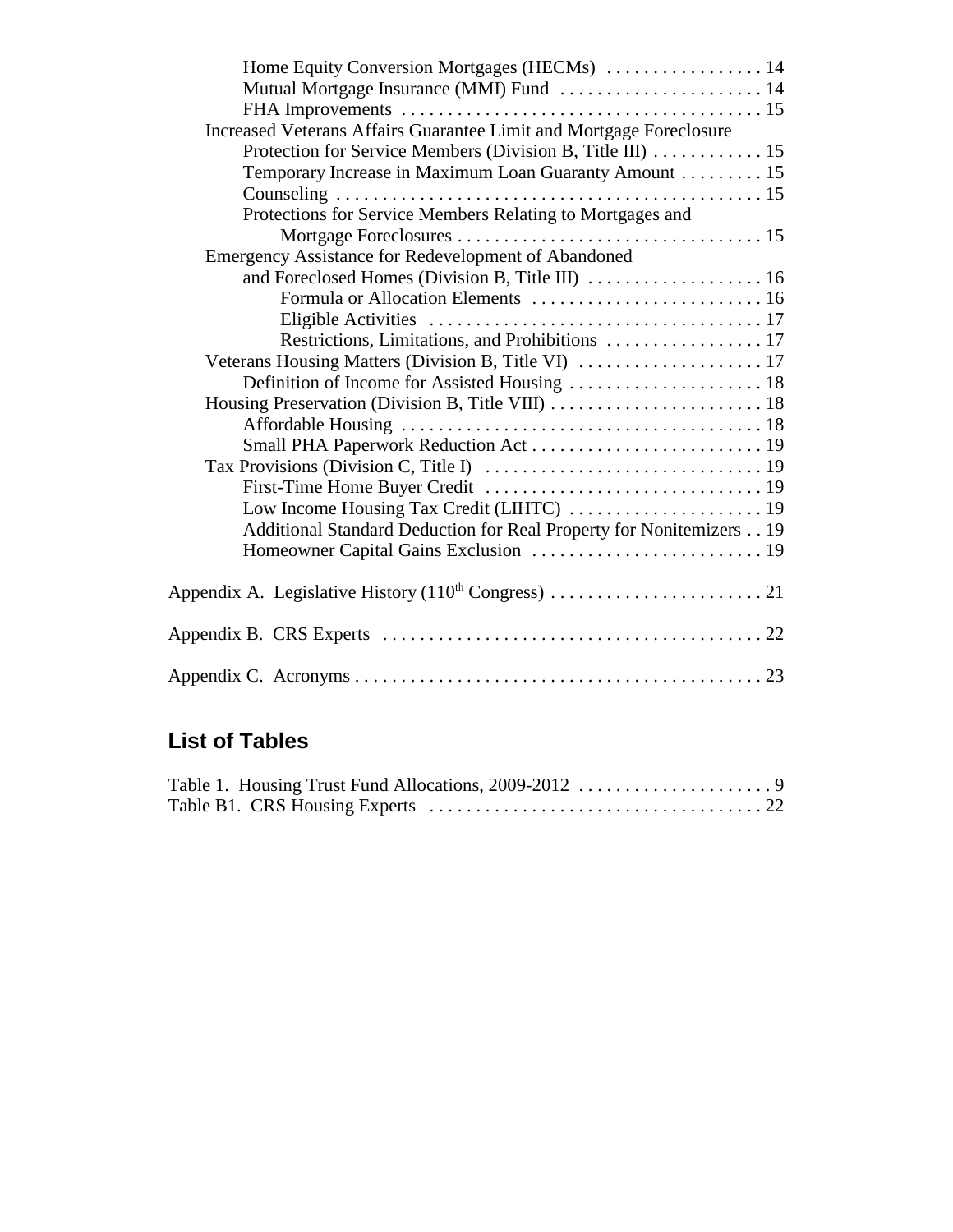# Housing and Economic Recovery Act of 2008

# **Introduction1**

The Housing and Economic Recovery Act of 2008, P.L. 110-289, changes many laws that affect both the housing and mortgage markets. Included in the act are provisions to strengthen and to unify oversight of the housing government-sponsored enterprises (GSEs — Fannie Mae, Freddie Mac and the Federal Home Loan Banks). The Treasury is authorized to lend or invest an unlimited amount of money in any of the regulated entities in the event of financial or mortgage market emergencies.<sup>2</sup> Other provisions address mortgage licensing, revise Federal Housing Administration (FHA) operations, protect (for a limited time) service members against home foreclosures, promote redevelopment of abandoned and foreclosed homes, and assist disabled veterans with special housing needs. The act also contains housing related tax provisions. This report surveys the most important of these changes.

#### **GSE Oversight**

In recent years, Fannie Mae and Freddie Mac, which are congressionally chartered stockholder-owned companies, have faced a series of accounting and financial problems. Some of the Federal Home Loan Banks (FHLBs), which are congressionally chartered member-owned companies, have also had financial problems. Collectively, these problems led many in Congress to conclude that Fannie Mae, Freddie Mac, and the FHLBs need a stronger regulator. P.L. 110-289 creates the Federal Housing Finance Agency (FHFA) to be the new regulator for the housing GSEs, replacing the Office of Federal Housing Enterprise Oversight (OFHEO) and the Federal Housing Finance Board (FHFB). The task of setting mission goals is moved to FHFA from the Department of Housing and Urban Development  $(HUD)$ .<sup>3</sup>

P.L. 110-289 gives FHFA broad authority to regulate the housing GSEs. FHFA is given the responsibility to review and to approve new types of mortgages. FHFA was granted the authority to take over and reorganize an insolvent Fannie Mae or

<sup>&</sup>lt;sup>1</sup> Meredith Peterson, an information research specialist in the CRS Knowledge Services Group, contributed to this report.

<sup>&</sup>lt;sup>2</sup> The legislation uses "regulated entity" to refer to Fannie Mae, Freddie Mac, and the FHLBs. It uses "enterprise" to refer to Fannie Mae and Freddie Mac.

<sup>3</sup> The GSE provisions are in Division A, Titles I-III. CRS Report RL33940, *Reforming the*  $Regularion of Government-Sponsored Enterprise in the 110<sup>th</sup> Congress, by Mark Jickling,$ Edward Vincent Murphy, and N. Eric Weiss has more details on the GSE provisions.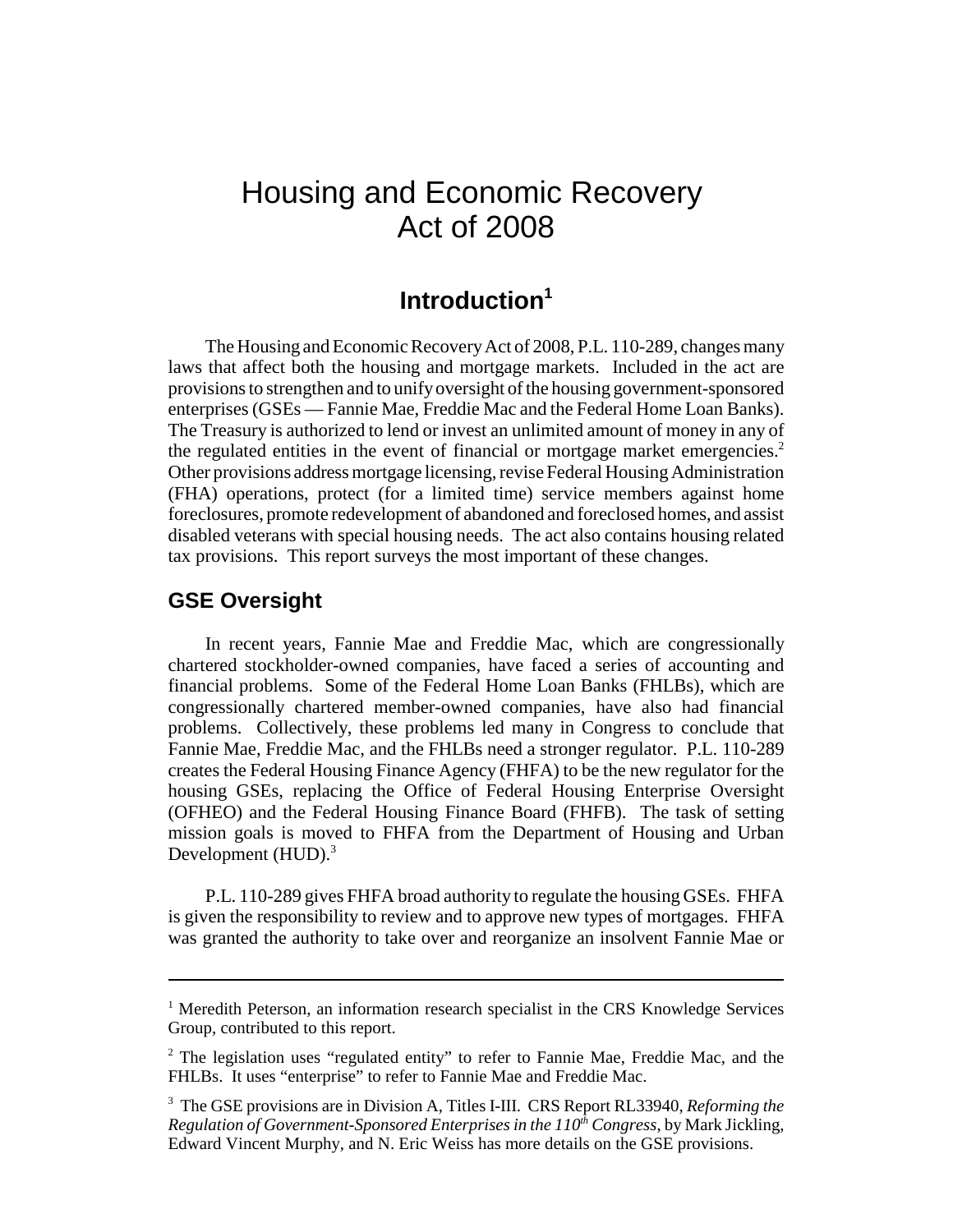Freddie Mac and this authority was used on September 7 when the FHFA placed Fannie Mae and Freddie Mac under conservatorship.<sup>4</sup> The FHFA has greater authority to set capital requirements for the housing GSEs. FHFA can now require the GSEs to dispose of assets and limit their portfolio sizes.

FHFA also has broad regulatory powers over the FHLBs, and is required by law to recognize the differences between Fannie Mae and Freddie Mac and the FHLBs. For example, both enterprises must continue to exist, whereas the 12 FHLBs can merge, and FHFA can require FHLBs to merge. FHFA has all the powers of the FHFB, which formerly regulated the FHLBs, including conservatorship and receivership.

In the event of mortgage and financial market emergencies, P.L. 110-289 gives the Secretary of the Treasury the authority to lend or invest as much money as necessary to the regulated entities and to set the terms of the loan. This authority expires December 31, 2009. The Congressional Budget Office (CBO) has estimated the expected federal budgetary costs at \$25 billion based on a less than 50% probability of Treasury having to use this authority before the authority expires at the end of December 2009.<sup>5</sup> Since Treasury has invoked this authority, CBO estimate implies an expected cost of \$50 billion or more. CBO estimated that there was almost a 5% chance that the losses would total more than \$100 billion. The act authorizes the Federal Reserve and Treasury to consult with FHFA on safety and soundness issues including use of the loan authority.

#### **HOPE for Homeowners**

Concerns over rising rates of delinquency, default, and foreclosure as well as other mortgage market conditions prompted some members to seek a way to help homeowners who are at risk of losing their homes. The act creates a voluntary program with an authorization level of \$300 billion in FHA-insured mortgages to refinance mortgages of homeowners unable to pay their current mortgages.<sup>6</sup> Homeowners who meet certain conditions can refinance into a FHA-insured mortgage if the current lender(s) agrees to write down the principal of the current loan to achieve a 90% loan-to-value ratio and to pay a 3% insurance premium. CBO

<sup>&</sup>lt;sup>4</sup> Among CRS' reports on the GSEs under conservatorship are CRS Report RS22950, *Fannie Mae and Freddie Mac in Conservatorship*, by Mark Jickling; CRS Report RL34657, *Financial Institution Insolvency: Federal Authority over Fannie Mae, Freddie Mac, and Depository Institutions*, by David H. Carpenter and M. Maureen Murphy; and CRS Report RL34661, *Fannie Mae's and Freddie Mac's Financial Problems: Frequently Asked Questions*, by N. Eric Weiss.

<sup>&</sup>lt;sup>5</sup> Letter from Peter R. Orszag, director, Congressional Budget Office, to John M. Spratt, chairman, Budget Committee, House of Representatives, July 22, 2008.

<sup>6</sup> Division A, Title IV. For further information, see CRS Report RL33879, *Housing Issues in the*  $110^{th}$  *Congress*, by Libby Perl et al.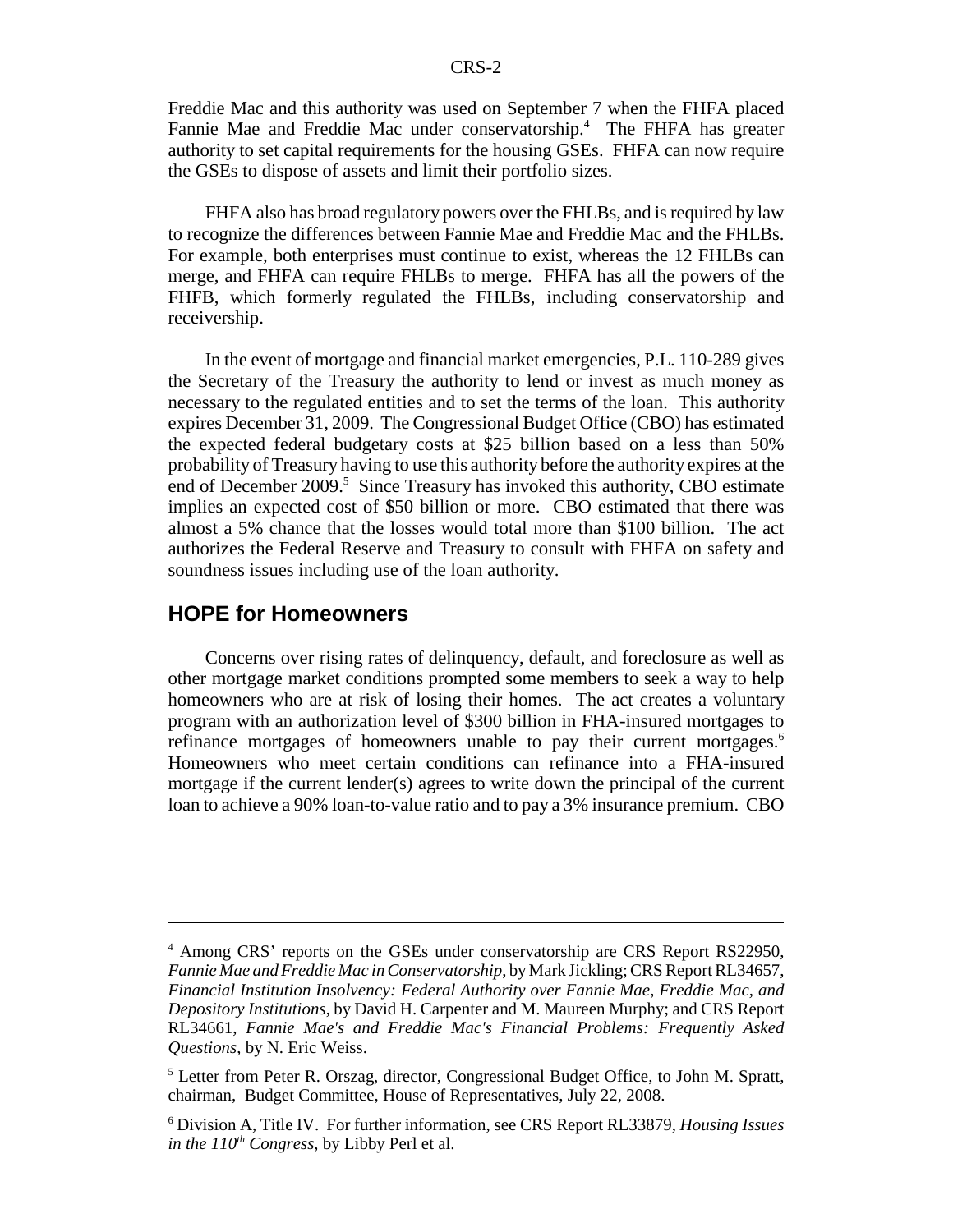projects that 400,000 homeowners with \$68 billion in new mortgages will take advantage of this program.7

# **Mortgage Licensing**

Weak enforcement oversight of mortgage originators in some states and the lack of such laws in other states has sometimes made it difficult to take legal action against those who allegedly violated various state and federal laws. Moreover, it has made it difficult for mortgage originators to investigate fully the background of individuals that they are considering hiring. The act seeks to create uniformity in mortgage originator licensing and registration. It will result in the creation of a national database of mortgage originators. The act encourages states to develop a system to license and register anyone who originates a home mortgage.<sup>8</sup> HUD is to create a backup system, which would apply in states that fail to meet the requirements of this title.

#### **FHA Modernization**

Earlier in the  $110<sup>th</sup>$  Congress, the FHA asked for congressional approval to modernize its lending practices to allow it to compete with private sector lenders. The FHA has said that these changes would allow it to better serve homeowners and to help more renters become homeowners. The act increases FHA loan limits, prohibits seller-funded downpayment assistance with FHA-insured loans, raises the loan limit on home equity conversion mortgages (HECMs) to the conforming and high cost loan limits, increases the minimum downpayment on FHA mortgages from  $3\%$  to 3.5%, and prohibits HUD from implementing risk-based insurance premiums.<sup>9</sup>

The new FHA loan limit in high-cost areas is the lesser of 115% of the local area median home price or 150% of the GSE conforming loan limit (\$417,000 x  $150\% = $625,500$  based on the 2008 conforming loan limit).

#### **Increased VA Guarantee Limits and Service Member Home Foreclosure**

The Economic Stimulus Act of 2008, P.L. 110-185, created a temporary new high-cost exception to the conforming loan limit and increased the maximum size loan that the FHA can insure. It did not change the guarantee limit for the Department of Veterans Affairs (VA). The Housing and Economic Recovery Act of 2008, P.L. 110-289, increases the maximum mortgage that the VA can guarantee to

<sup>7</sup> Congressional Budget Office, *Cost Estimate: Federal Housing Finance Regulatory Reform Act of 2008*, June 2, 2008, pp. 6-11.

<sup>8</sup> Division A, Title V.

<sup>9</sup> Division B, Title I. For additional information see CRS Report RS22662, *H.R. 1852 and Revisiting the FHA Premium Pricing Structure: Proposed Legislation in the 110<sup>th</sup> Congress,* by Darryl E. Getter; CRS Report RS22934, *Treatment of Seller-Funded Downpayment Assistance in FHA-Insured Home Loans*, by Bruce E. Foote; and CRS Report RS20530, *FHA Loan Insurance Program: An Overview*, by Bruce E. Foote and Meredith Peterson.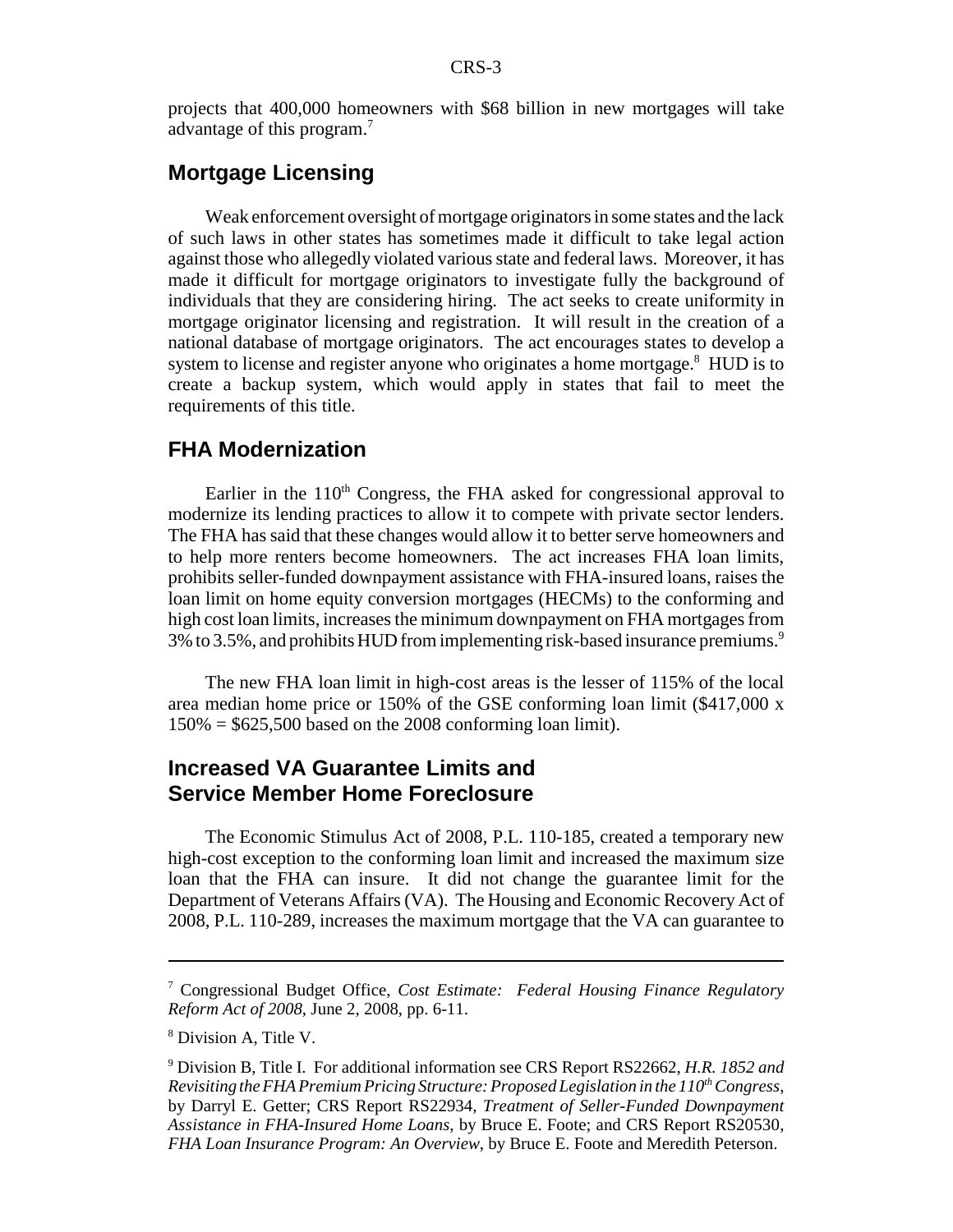the FHA's maximum until December 31, 2008. P.L. 110-289 also requires the Department of Defense to develop a counseling program for service members who are likely to face home foreclosure.<sup>10</sup> It increases the current stay of foreclosure for service members from 90 days to 9 months from the end of active duty.

# **Redeveloping Abandoned and Foreclosed Homes**

Some Members of Congress and housing advocates have been concerned that high concentrations of foreclosed and abandoned homes can have an adverse impact on neighborhoods. P.L. 110-289 appropriates \$4 billion in community development block grants (CDBG) to state and local governments for the redevelopment of abandoned and foreclosed homes.<sup>11</sup> HUD is to develop an allocation formula within 60 days of enactment that considers the percentage of foreclosed homes, the percentage of homes with subprime mortgages, and the percentage of loans in default or delinquent. Participating governments must purchase the homes at a discount from current market appraised value.

#### **Assisting Disabled Veterans with Special Housing Needs**

Under prior law, the VA Specially Adapted Housing for Disabled Veterans program made grants to seriously injured veterans to construct or modify housing to accommodate their disabilities.<sup>12</sup> Veterans were eligible for up to  $$50,000$  in assistance if they (1) had lost the use of both lower extremities, (2) were blind and had lost the use of one lower extremity, (3) had lost the use of one lower extremity together with either organic disease or the loss of one upper extremity, or (4) had lost the use of both upper extremities at or above the elbows. Veterans were eligible for up to \$10,000 in assistance if they (1) were blind, or (2) had lost the use of both hands.

P.L. 110-289 makes active duty members of the Armed Forces, as well as veterans, eligible for the program. In addition, the law makes a new disability category — individuals with severe burn injuries — eligible for assistance. It raises the amounts for which disabled individuals are eligible to \$60,000 and \$12,000, depending on the type of disability. The act also authorizes the Defense Department to pay for a wider range of improvements and structural changes to the homes of service members with permanent disabilities.

## **Housing-Related Tax Provisions**

Some members of Congress have been concerned that the turmoil in the housing and financial markets has made it more difficult for renters to purchase their first homes and that increasing property taxes are hurting homeowners who do not

<sup>&</sup>lt;sup>10</sup> Division B, Title II.

<sup>&</sup>lt;sup>11</sup> Division B, Title III. For additional information on this aspect, see CRS Report RS22919, *Community Development Block Grants: Legislative Proposals to Assist Communities Affected by Home Foreclosures*, by Eugene Boyd and Oscar R. Gonzales.

<sup>&</sup>lt;sup>12</sup> Division B, Title V.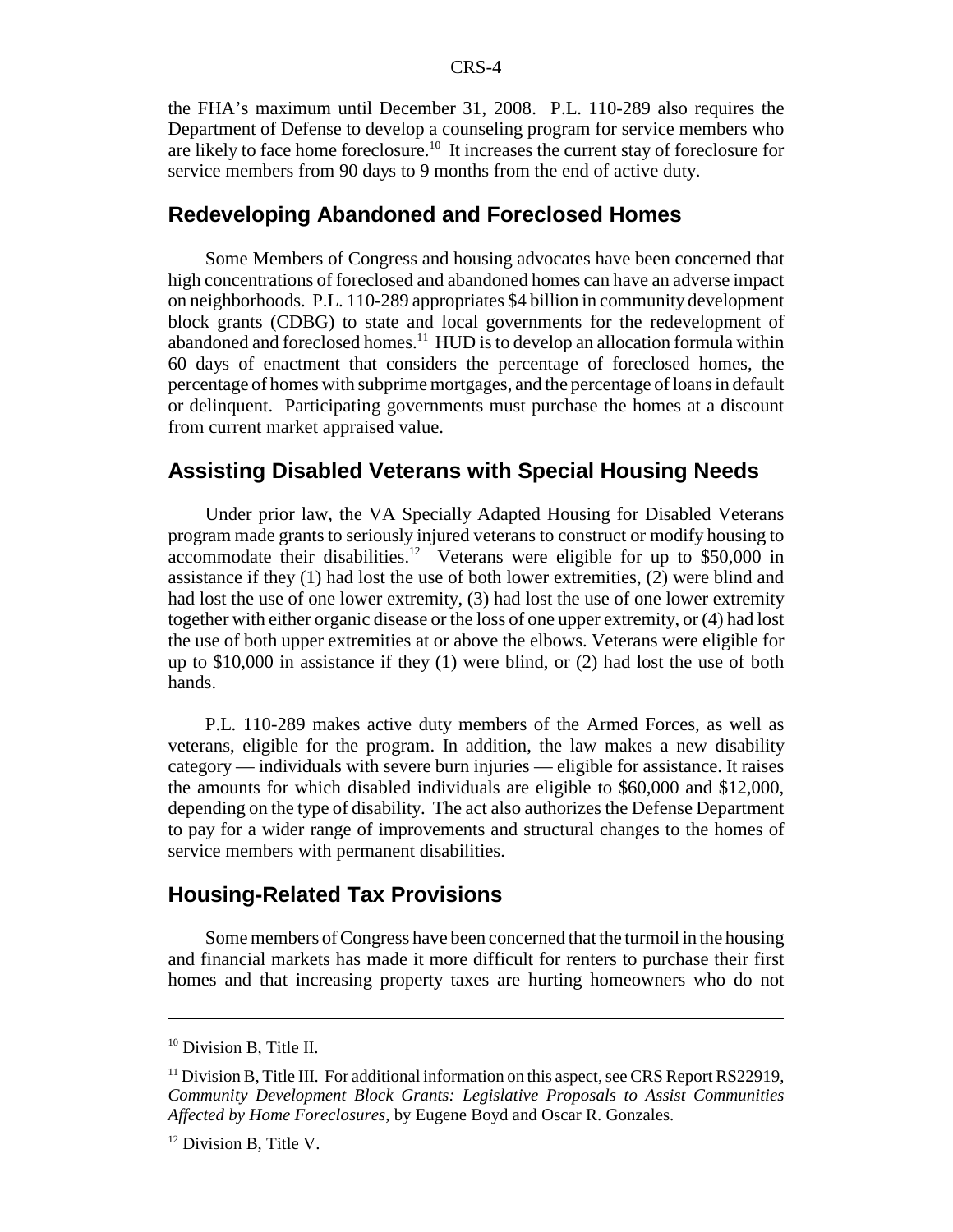itemize. P.L. 110-289 authorizes a refundable tax credit of up to \$7,500 for first-time homebuyers.<sup>13</sup> The act allows homeowners who do not itemize on their tax returns to deduct up to \$500 in property taxes (up to \$1,000 for joint filers). It places restrictions on the homeowner capital gains exclusion on houses originally purchased as second homes.

# **Key Provisions**

The remainder of this report summarizes key provisions of the act. It does not provide exhaustive coverage of the legislation. The legislative history of H.R. 3221 is in **Appendix A**. A list of CRS experts who assisted with this report is in **Appendix B**, and **Appendix C** contains a list of acronyms used in this report.

#### **Reform of the Government Sponsored Enterprises (Division A, Title I-III)**

This division is entitled the Federal Housing Finance Regulatory Reform Act of 2008. (Section 1001)

#### **Title I, Subtitle A — Improvement of Safety and Soundness Supervision.**

The act creates the Federal Housing Finance Agency (FHFA) as an independent federal agency with general supervisory and regulatory authority over Fannie Mae, Freddie Mac, and the Federal Home Loan Bank system. (Section 1101)

*General Authority.* FHFA is headed by a director, appointed by the President, with advice and consent of the Senate, for a five-year term. The director is to oversee the operations of each regulated entity and require them to operate in a safe and sound manner to foster a liquid, efficient, competitive, and resilient national housing finance market to minimize the cost of housing finance (including for housing for low- and moderate-income families). FHFA is authorized to issue any regulations, guidelines, or orders that are necessary to carry out the authorizing statutes.

The FHFA reviews and can reject acquisition or transfer of a controlling interest in a regulated entity. It can administer conservatorship or receivership through litigation without Department of Justice involvement. FHFA makes certain that the regulated entities operate in the public interest and that the entities remain adequately capitalized.

 $13$  Division C, Title I. For additional information on housing and taxation, see CRS Report RS22389, *An Introduction to the Design of the Low-Income Housing Tax Credit*, by Mark P. Keightley; CRS Report RS22917, *The Low-Income Housing Tax Credit Program: The Fixed Subsidy and Variable Rate*, by Mark P. Keightley; CRS Report RL32978, *The Exclusion of Capital Gains for Owner-Occupied Housing*, by Jane G. Gravelle and Pamela J. Jackson; and CRS Report RS22841, *Mortgage Revenue Bonds: Analysis of Sections 3021 and 3022 of the Housing and Economic Recovery Act of 2008*, by Mark P. Keightley and Erika Lunder.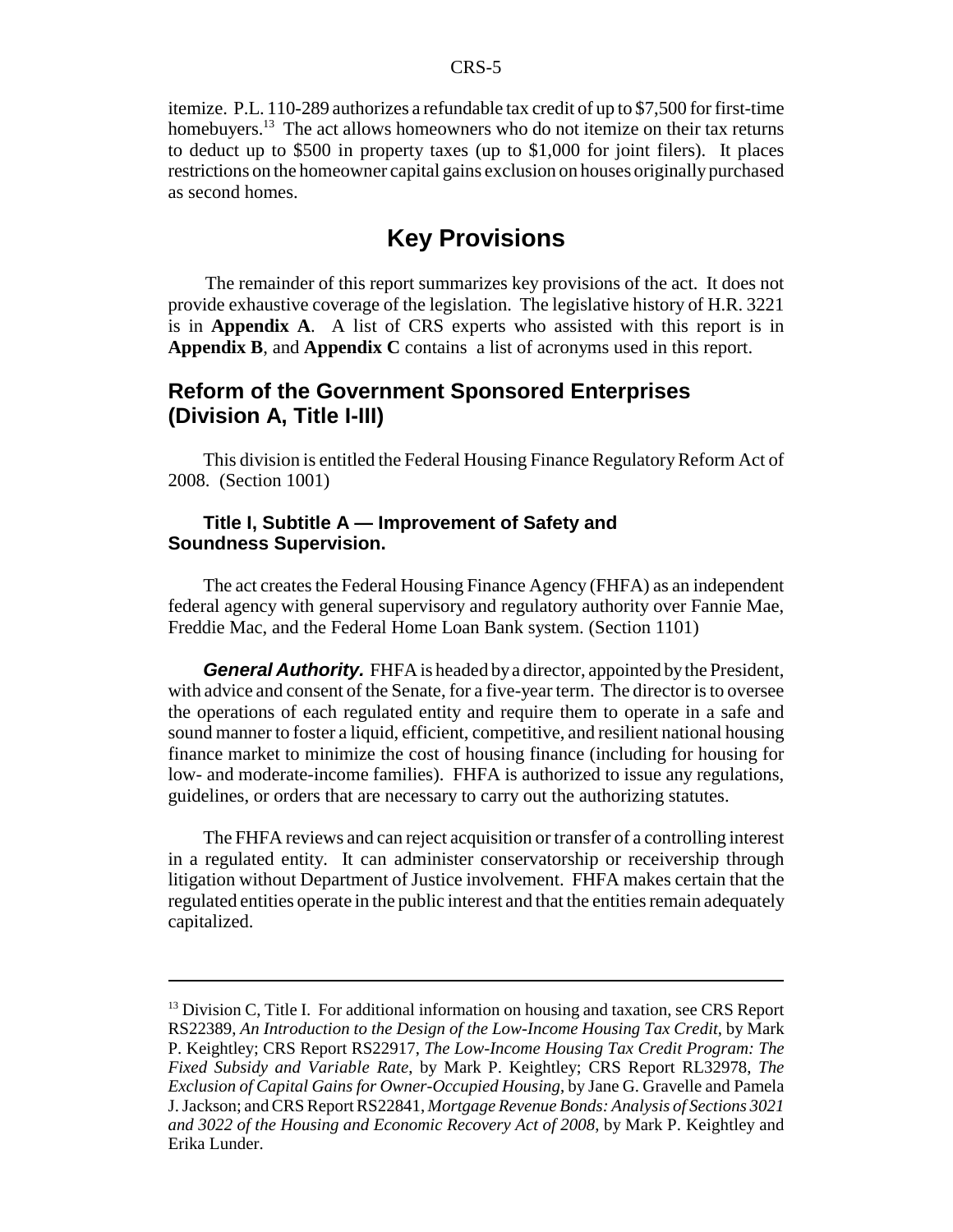FHFA is to establish standards for each regulated entity for internal controls, audits, and risk management. (Sections 1101, 1102, 1107, and 1108)

The prohibition (in prior law) against excessive executive compensation is enhanced by permitting FHFA to take into account wrongdoing on the part of the executive, and to hold pay in escrow while a determination is made. (Sections 1113 and 1114)

*Treasury and Federal Reserve.* In the event of a financial or mortgage market emergency, the Treasury is given the authority to stabilize the housing finance system by purchasing obligations and securities of the housing GSEs in unlimited amounts under terms and conditions determined by Treasury. This authority expires December 31, 2009. (Section 1117)

FHFA is to confer with the Board of Governors of the Federal Reserve System about the risks posed to the financial system by the housing GSEs. FHFA must consult with the Chairman of the Board of Governors before placing Fannie Mae or Freddie Mac in receivership or conservatorship. This requirement expires December 31, 2009. (Section 1118)

**Capital Requirements.** FHFA is to establish risk-based and minimum capital requirements for the enterprises to ensure safe and sound operation and maintenance of sufficient capital and reserves to support risk exposure. (Sections 1110 and 1111)

**Portfolio Limits.** FHFA is to promulgate regulations to govern the portfolio holdings of the enterprises, to ensure that the holdings are backed by sufficient capital, and are consistent with the mission and the safe and sound operations of the enterprises. These criteria shall take into consideration the ability of the enterprises to provide a liquid secondary market through securitization activities and their portfolio holdings in relation to the overall mortgage market. FHFA may order an enterprise to dispose of or acquire any asset. (Section 1109)

If FHFA finds that a regulated entity has failed to meet any prudential standard, the entity must submit a corrective plan within 30 days, and FHFA may prohibit any increase in total assets of the entity, require an increase in regulatory capital, or take other actions until the deficiency is corrected. FHFA shall take one or more of these actions if the entity fails to meet prescribed standards, if the deficiency is not corrected, and if the entity underwent extraordinary growth in the 18 months prior to the date when it first failed to meet the standard. (Section 1108)

*Federal Housing Finance Oversight Board.* The act creates the Federal Housing Finance Oversight Board to advise the Director on overall strategies and policies. Board members are the Secretaries of the Treasury and of Housing and Urban Development (HUD), the Chairman of the Securities and Exchange Commission (SEC), and the FHFA Director, who chairs the Board. (Section 1103)

*Funding.* The FHFA is funded by assessments collected from the enterprises. Assessments collected from the Federal Home Loan Banks are to be used only for their supervision. (Section 1106)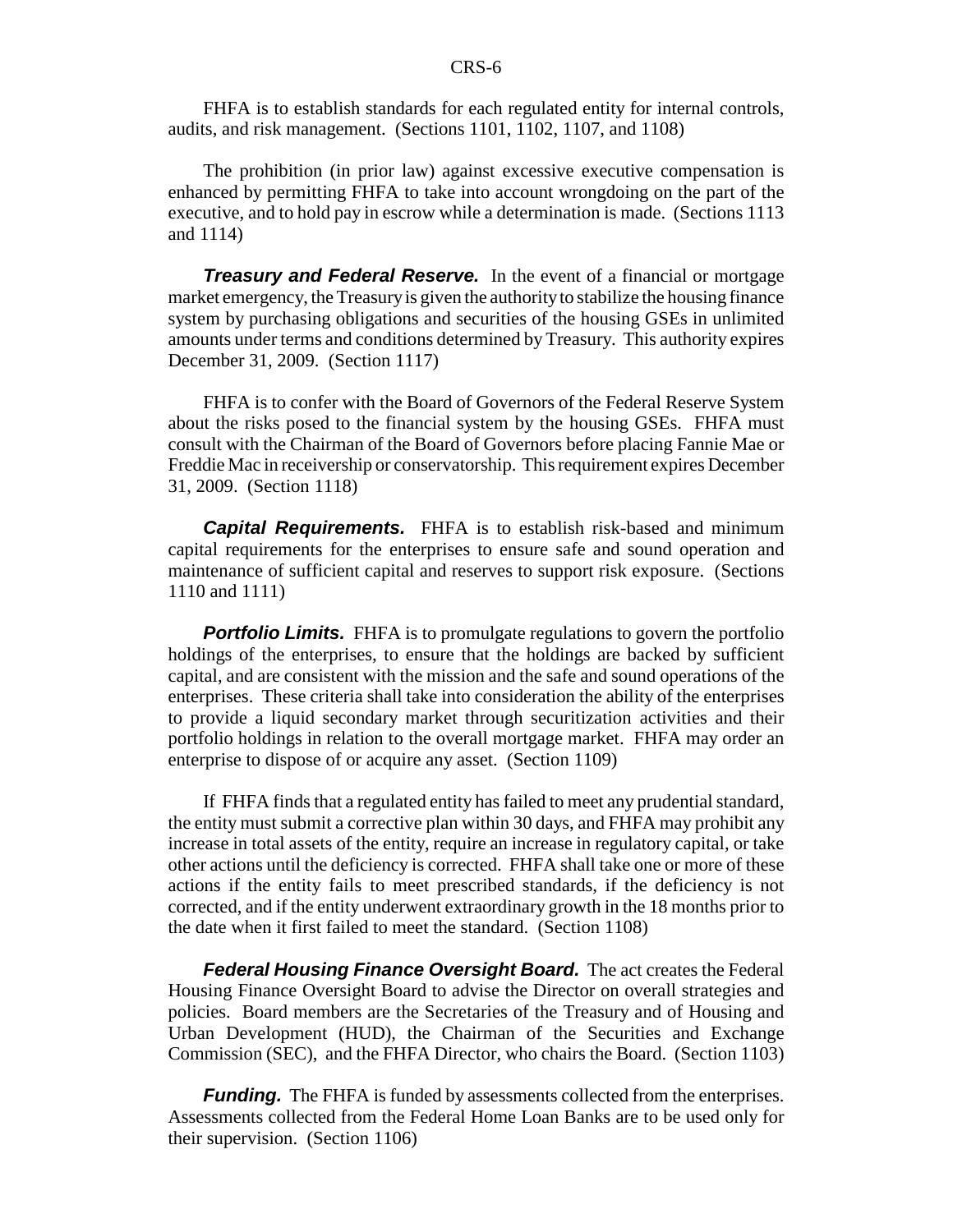*Office of Minority and Women Inclusion.* Each regulated entity shall create an Office of Minority and Women Inclusion to ensure the inclusion and utilization of minorities and women in all levels of business activities. (Section 1116)

#### **Title I, Subtitle B — Improvement of Mission Supervision.**

*New Product Approval.* HUD's authority for new product approval and housing goals is transferred to the FHFA. New products must be consistent with the enterprise's charter, be in the public interest, and be consistent with the safety and soundness of the enterprise and the mortgage finance system. Requests for new product approval are published in the *Federal Register* with a 30-day public comment period. The request must be approved or denied within 30 days after the close of the comment period. Temporary approval may be given without public comment under exigent circumstances. (Sections 1121, 1122, and 1123)

**Conforming Loan Limit.** The conforming loan limit will increase to reflect the annual change in a housing price index maintained by FHFA. The limit cannot decline; decreases are "banked" and used against later increases. In high-cost housing areas, defined as areas where the median home price exceeds the conforming loan limit, the limit is increased to the lesser of 115% of area median or 150% of the national conforming loan limit. For example, using 2008's conforming loan limit of \$417,000, the maximum high-cost limit would be \$625,500. According to the legislation, the Sense of Congress is that loans above the national conforming loan should not be held in a GSE's portfolio, but should be securitized.<sup>14</sup> (Section 1124)

*Housing Goals.* The authority to establish and monitor housing goals for the enterprises is moved to the FHFA from HUD. There are four single-family housing goals and one multifamily housing goal. In addition, the enterprises are required to provide FHFA with sufficient information to determine if minorities are charged a different interest rate than nonminorities.

FHFA is to set annual goals for each enterprise's purchase of conventional, conforming, single-family, owner-occupied, purchase money mortgages financing housing for (1) low-income families, (2) very low-income families, and (3) families that reside in low-income areas. A fourth goal is to be created for the purchase of refinance mortgages by low-income families.

*Low-income areas* are census tracts or block numbering areas in which the median income does not exceed 80% of the area median income, and includes families having incomes not greater than 100% of the area median income who reside in minority census tracts.

<sup>&</sup>lt;sup>14</sup> CRS Report RL34236, *Fannie Mae and Freddie Mac: Proposals to Regulate Their Mortgage Portfolio Size in the*  $110^{th}$  *Congress*, by N. Eric Weiss, analyzes the systemic risks that might be caused by the GSEs' retained mortgage portfolios and earlier legislative proposals.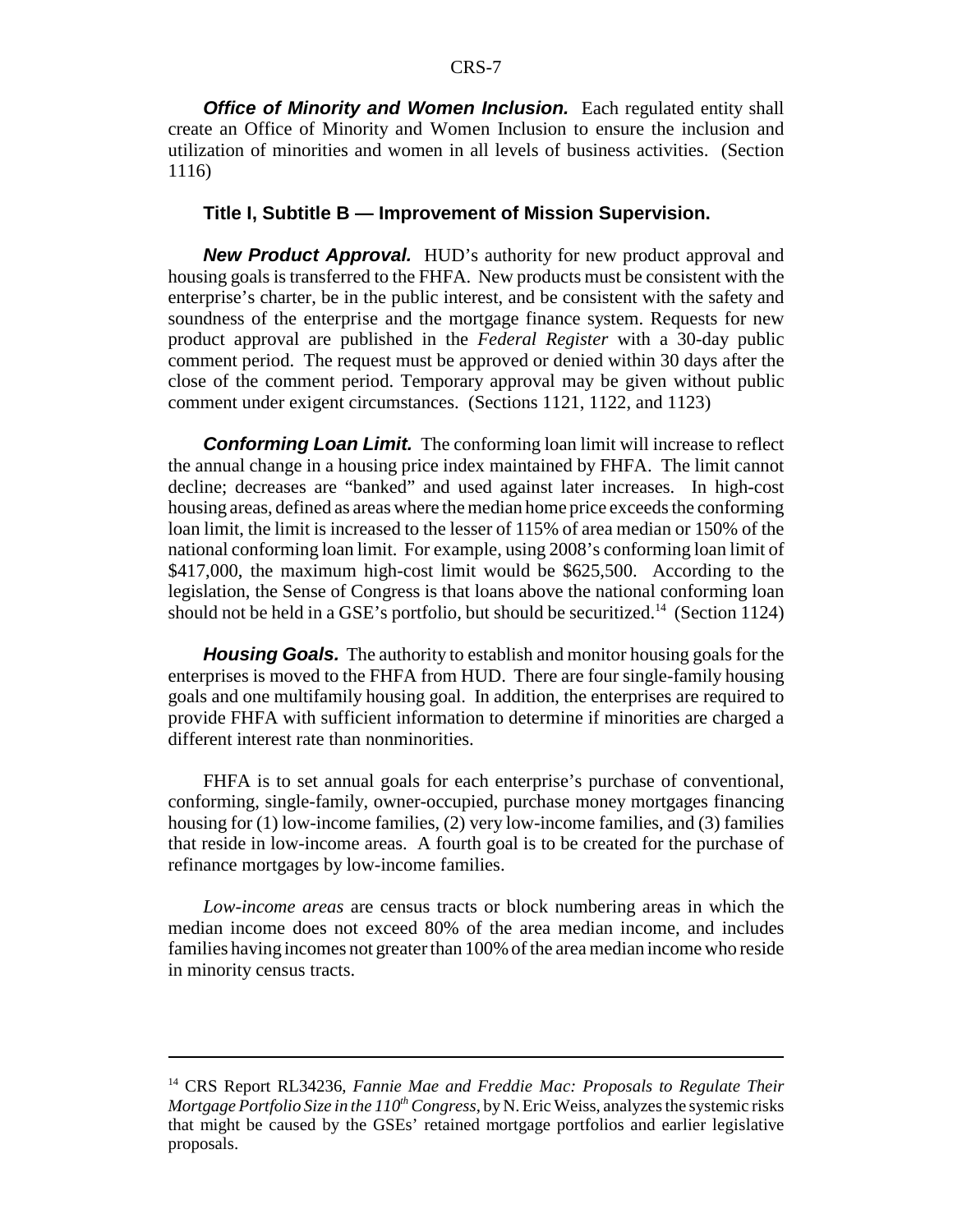*Very low-income* is defined for owner-occupied units as income not in excess of 50% of area median income; and for rental units, it is income not in excess of 50% of area median income, adjusted for family size.

*Extremely low-income* owner-occupied units are owned by families with incomes not in excess of 30% of the area median income, or rented by families whose income is not in excess of 30% of the area median income, with adjustments for family size.

There is an annual multifamily special affordable housing goal for mortgages on multifamily housing that is affordable to low-income families. There is a subgoal for units affordable to very low-income families. Units financed with state housing finance agency bonds will count. Within the multifamily special affordable housing goal, FHFA is to establish additional requirements for the smaller multifamily housing projects.

A regulated entity may petition the Director to reduce the level of any goal. (Sections 1128, 1129, and 1134)

If it appears that an enterprise will not meet any housing goal and that the goal is feasible, FHFA has a number of tools at its disposal: it can require a corrective plan from the enterprise, it can issue a cease and desist order, impose civil fines, or prohibit any new products until the enterprise complies. (Sections 1129 and 1130)

*Duty to Serve Underserved Markets.* The act explicitly states that the enterprises are obligated to serve underserved markets as long as this provides a reasonable economic return (that may be less than the return earned on other activities). The enterprises are also obligated to improve the liquidity of, and the distribution of capital available for, mortgage financing for underserved markets. Underserved markets are manufactured housing purchased by very low-, low-, and moderate-income families, affordable housing preservation, and rural housing for very low-, low-, and moderate-income families and for any other market that FHFA determines to be underserved. In 2009, the 2008 housing goals previously set for HUD apply, unless FHFA modifies them.

**Housing Trust Fund.** A Housing Trust Fund is created to increase housing opportunities among very low-income families and families in low-income areas. Grants can be used for (1) the production, preservation, and rehabilitation of rental housing for the benefit of extremely and very low-income families, and (2) the production, preservation, and rehabilitation of housing for homeownership (including such forms as downpayment assistance, closing cost assistance, and assistance for interest-rate buy-downs) for extremely and very low-income first-time home buyers.

Grants cannot be used for political activities, advocacy, lobbying, counseling services, travel expenses or preparing or providing advice on tax returns. FHFA shall issue regulations that grant amounts may not be used for administrative, outreach, or other costs of the grantee or any recipient of such grant amounts, except that grant amounts may be used for administrative costs of the grantee of carrying out the program required under this section.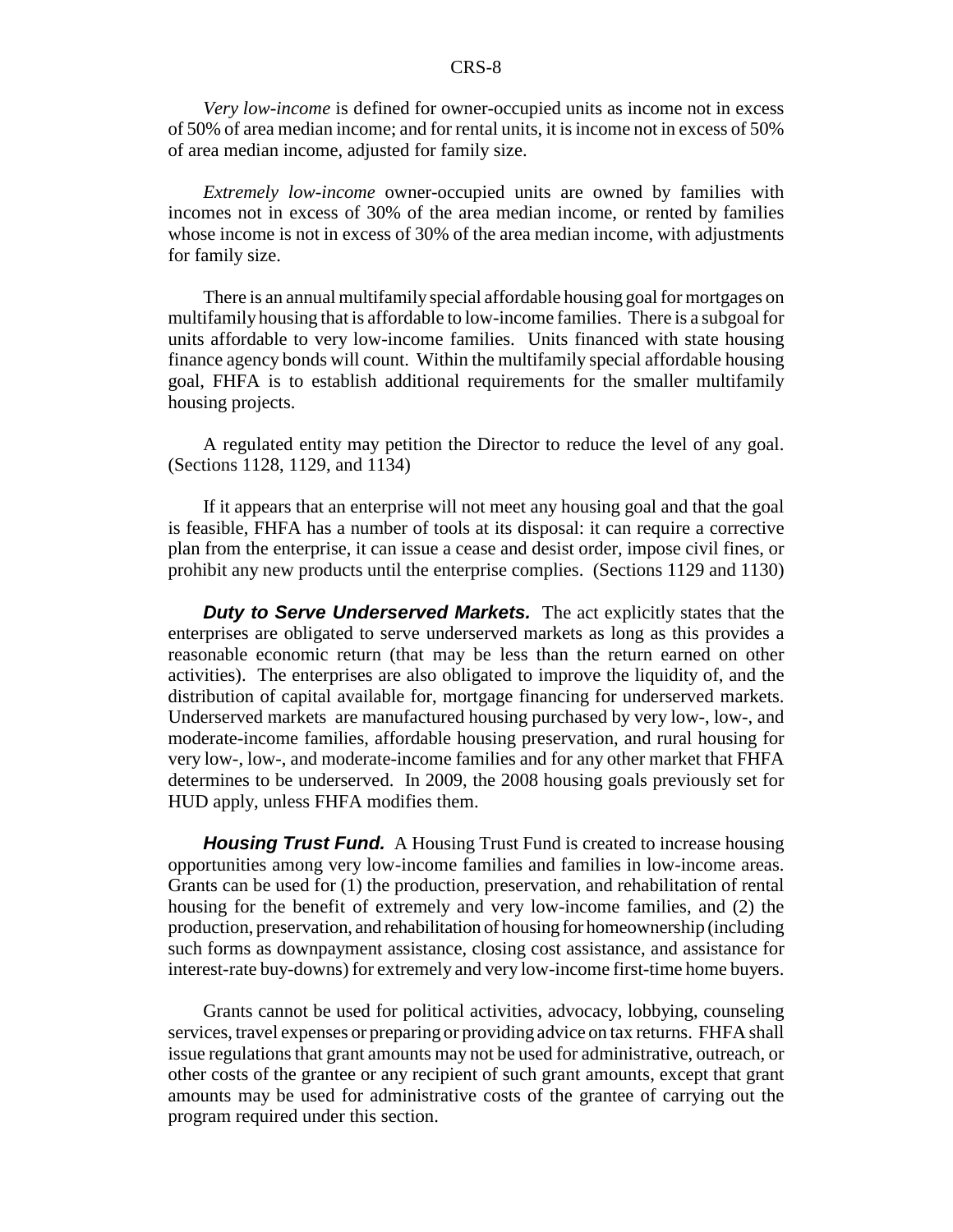Each enterprise is to contribute to the Housing Trust Fund 4.2 basis points (0.042%) of the unpaid principal balances of its total new business purchases. If this had been in effect in calendar year 2007 when Fannie Mae and Freddie Mac purchased \$1.2 trillion in mortgages, the enterprises would have contributed \$500.8 million to the trust.<sup>15</sup> The contributions can be suspended if they would cause severe financial problems for an enterprise.

Each year, 25% of the housing trust fund goes to support a reserve fund for HOPE for Homeowners bonds. During the first three years, a decreasing percentage (100%, 50%, 25%) of the other 75% will go for the HOPE program. Of this other 75% (as adjusted in the first three years), 65% goes to the Housing Trust Fund; 35% goes to a Capital Magnet Fund to provide competitively awarded grants to support affordable housing for primarily extremely low-, very low-, and low-income families. **Table 1** shows how these percentages work out.

| Year | <b>HOPE Bond</b><br><b>Reserve</b><br><b>Fund</b> | <b>HOPE</b><br>Program                | <b>Housing</b><br><b>Trust Fund</b>       | Capital<br><b>Magnet</b><br><b>Fund</b>   | <b>Total</b> |
|------|---------------------------------------------------|---------------------------------------|-------------------------------------------|-------------------------------------------|--------------|
| 2009 | 25%                                               | 75% (100%)<br>of 75%)                 | $0\%$                                     | $0\%$                                     | 100%         |
| 2010 | 25%                                               | 37.50%<br>$(50\% \text{ of }$<br>75%) | 24.375%<br>$(65\% \text{ of }$<br>37.50%) | 13.125%<br>$(35\% \text{ of }$<br>37.50%) | 100%         |
| 2011 | 25%                                               | 18.75%<br>$(25\% \text{ of }$<br>75%) | 36.56%<br>$(65\% \text{ of }$<br>56.25%)  | 19.69 (35%)<br>of 56.25%)                 | 100%         |
| 2012 | 25%                                               | $0\%$                                 | 48.75%<br>$(65\% \text{ of }$<br>75%)     | 26.25%<br>$(35\% \text{ of }$<br>75%)     | 100%         |

**Table 1. Housing Trust Fund Allocations, 2009-2012**

**Source:** Section 1131 and CRS calculations.

HUD is to create a formula to distribute the fund's money to states and Indian tribes, who must establish and publish their own plans for distributing grants each year. The minimum allocation for states and the District of Columbia is \$3 million.

If future legislation creates another affordable housing trust fund used only for affordable rental and owner-occupied housing, this fund will be merged into the new fund. (Section 1131)

<sup>15</sup> Mortgage purchases are reported in Office of Federal Housing Enterprise Oversight, *2008 Report to Congress*, p. 111.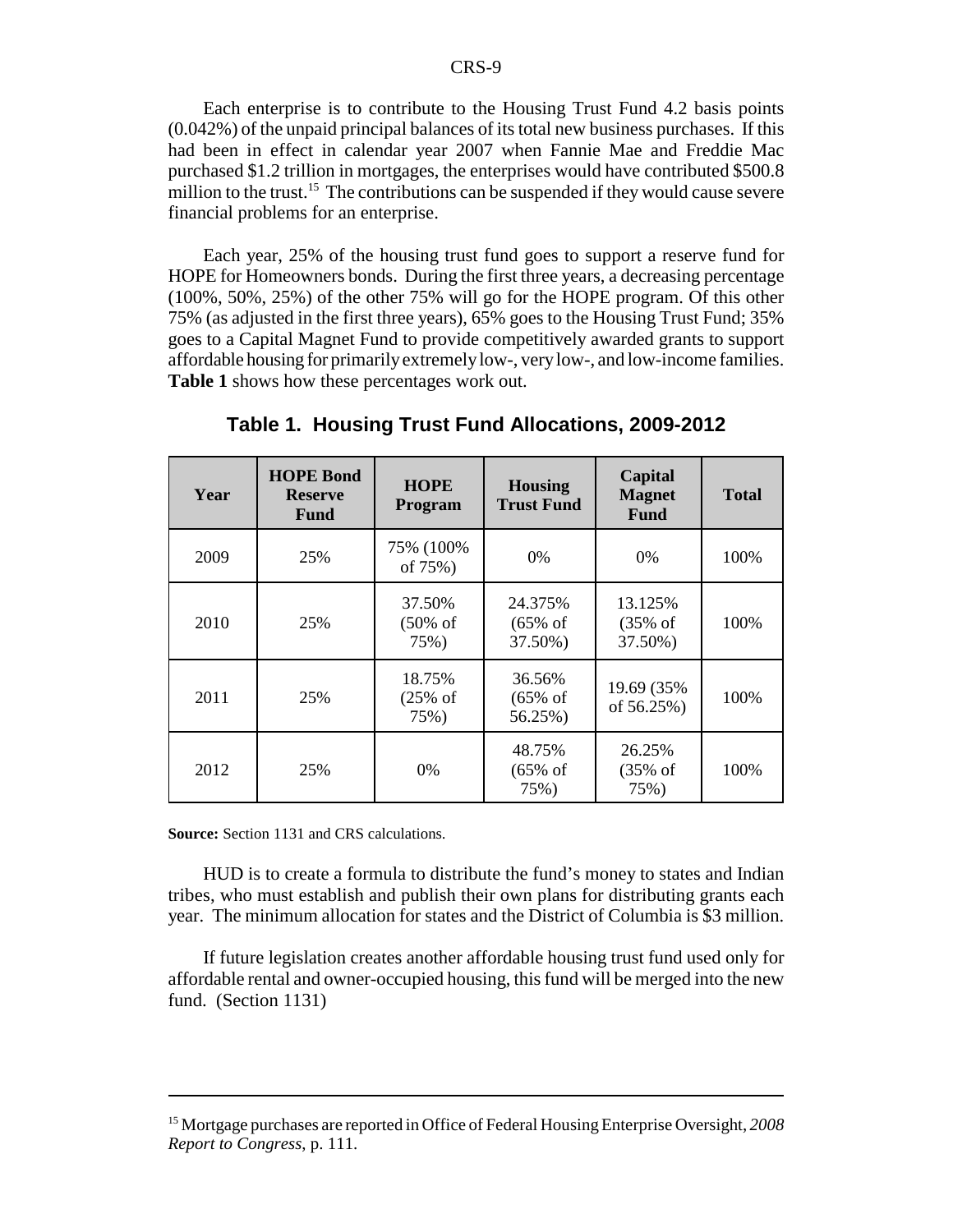#### **Title I, Subtitle C — Capital.**

FHFA is to set capital classification standards for the FHLB, Fannie Mae, and Freddie Mac that reflect the differences in operations between the banks and the enterprises. (Section 1142)

FHFA may downgrade the capital classification of a regulated entity (1) whose conduct could rapidly deplete core or total capital, or (in the case of an enterprise) whose mortgage assets have declined significantly in value, (2) which is determined (after notice and opportunity for a hearing) to be in an unsafe or unsound condition, or (3) which is engaging in an unsafe or unsound practice.<sup>16</sup>

No growth in total assets is permitted for an undercapitalized GSE, unless (1) FHFA has accepted the GSE's capital restoration plan, (2) an increase in assets is consistent with the plan, and (3) the ratio of both total capital to assets and tangible equity to assets is increasing. An undercapitalized entity is subject to heightened scrutiny and supervision.

If a regulated entity is significantly undercapitalized, FHFA must take one or more of the following actions: new election of Directors, dismissal of Directors and/or executives, and hiring of qualified executive officers, or other actions. Without prior written approval, executives of a significantly undercapitalized regulated entity may not receive bonuses or pay raises. In addition, FHFA may appoint a receiver or conservator for several specified causes related to financial difficulty and/or violations of law or regulation.

Mandatory receivership requires FHFA to appoint itself as the receiver if a regulated entity's assets are (and have been for 60 days) less than its obligations to its creditors, or if the regulated entity has (for 60 days) not been generally paying its debts as they come due. (Sections 1142 and 1143)

#### *Title I, Subtitle D — Enforcement Authority.*

FHFA may issue subpoenas and cease-and-desist orders against a regulated entity, or a regulated entity-affiliated party (such as corporate officers), for safety and soundness reasons, but not for failure to comply with housing goals. FHFA may impose fines ranging from \$10,000 to \$2 million per day. In certain extreme cases, FHFA may suspend or remove regulated entity-affiliated parties and may also issue industry-wide suspensions; these actions may be appealed to the courts. Criminal penalties apply to anyone who participates, directly or indirectly, in the affairs of a regulated entity while it is under suspension or order of removal.

FHFA may apply to U.S. District Court for an injunction to enforce cease and desist orders, or any other order. (Sections 1151, 1152, 1153, 1155, 1156, and 1158)

<sup>&</sup>lt;sup>16</sup> Capital classifications are adequately capitalized, undercapitalized, significantly undercapitalized, and critically undercapitalized. (Sec. 1142)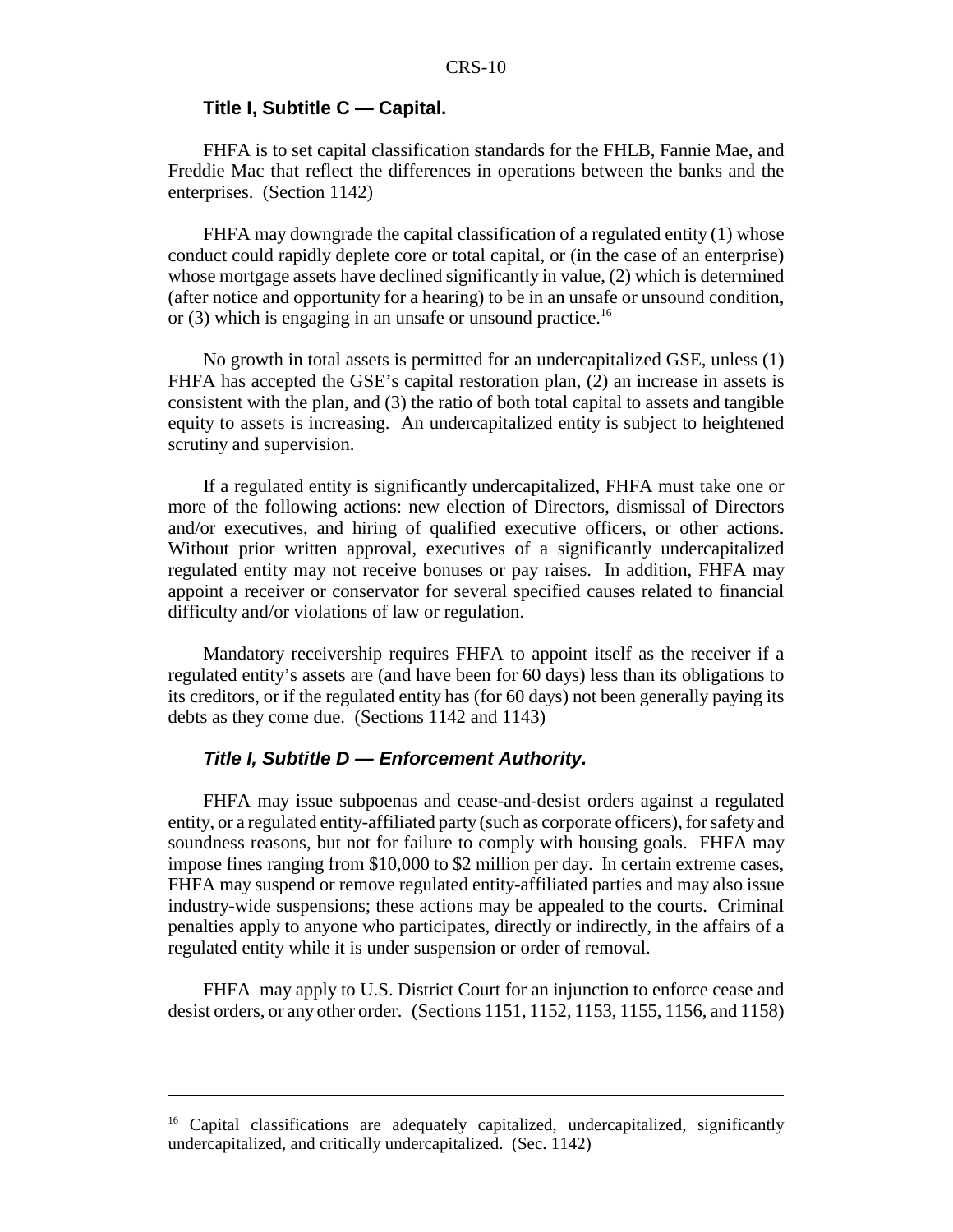#### **Title I, Subtitle E — General Provisions.**

The act eliminates the five presidentially appointed members of the boards of directors of Fannie Mae, Freddie Mac, and the FHLBs and reduces the size of their boards from 18 to 13, or such number as FHFA establishes. (Sections 1162 and 1202)

#### **Title II — Federal Home Loan Banks.**

While FHFA is given regulatory oversight of all the housing GSEs, it is directed to take into account differences between the enterprises and the FHLBs in taking supervisory or enforcement actions. (Section 1201)

*Board of Directors.* Each FHLB will be managed by a board of 13 directors, or other number as FHFA determines. The President no longer appoints members to the boards. The majority of each board must be officers of member banks, and at least two-fifths of board members must be independent directors. Directors are elected by the member banks. (Section 1202)

*FHLB Reorganization and Voluntary Merger.* FHLBs may merge with other FHLBs with the approval of FHFA. The number of FHLB districts may be reduced to fewer than eight as a result of voluntary mergers or liquidation of a bank; prior to the act, the minimum number of FHLB districts was eight. (Sections 1209 and 1210)

**SEC.** FHLBs are exempt from some SEC reporting regulations, including ownership of capital stock in the FHLB, tender offers related to FHLB capital stock, and reporting related party transactions in the FHLB system. Shares of FHLB capital stock are defined as "exempted securities" for the purposes of defining a government securities broker or a government securities dealer. Nevertheless, the FHFBs have individually agreed to file reports with the SEC. (Section 1208)

*Community Financial Institution Members.* Community Financial Institution members must have total assets of \$1 billion. The earlier minimum was \$500 million. (Section 1211)

*Refinancing Authority.* FHLBs are given authority to refinance mortgages on primary residences of families at or below 80% of area median income. (Section 1218)

#### **Title III — Transfer of Functions, Personnel, and Property of OFHEO and the FHFB.**

OFHEO and FHFB are abolished one year after enactment. HUD's authority to set housing goals is transferred to FHFA upon enactment. Employees are given lateral transfers to FHFA. (Sections 1133, 1301, and 1311-1314)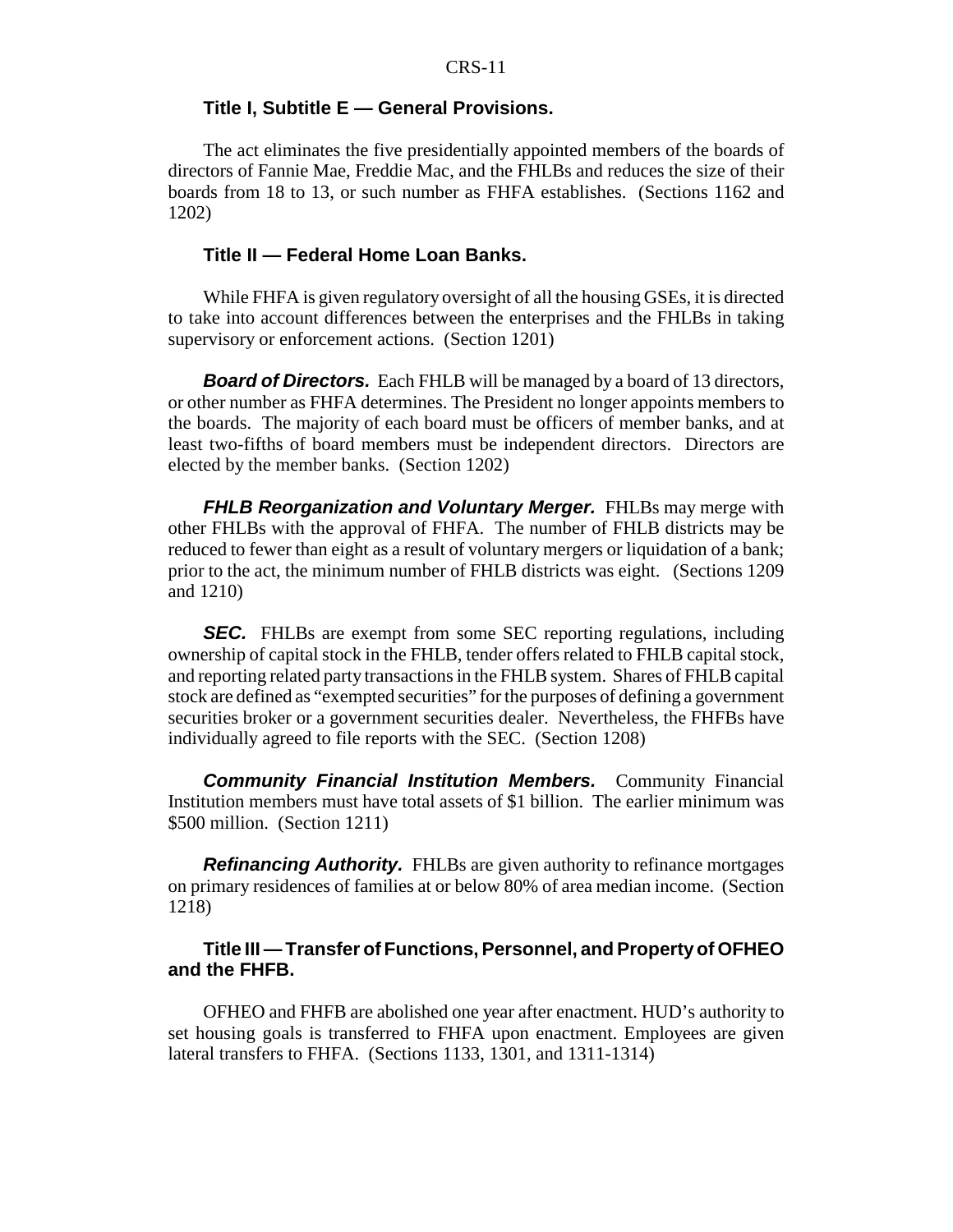#### **HOPE for Homeowners (Division A, Title IV)**

This title, also called the "HOPE for Homeowners Act of 2008," creates a program to help financially distressed homeowners to refinance into more affordable FHA-insured mortgages. HOPE is a voluntary program that requires borrowers and current lenders to take certain actions.

To be eligible for the HOPE program, borrowers must provide two years of tax returns and certify that

- they are not intentionally defaulting;
- as of March 31, 2008, their debt-to-income ratio was greater than 31%, or as Board determines;
- this is their primary residence, and that it is a single-family home (1-4 units); and
- they have not been convicted of mortgage fraud.

The current lender(s) must agree to certain conditions:

- To pay a 3% one-time insurance fee to FHA;
- To write down the mortgage to achieve a 90% loan-to-value ratio, if necessary;
- To waive prepayment penalties on the existing mortgage; and
- To release all existing claims, such as second mortgages. HUD may facilitate coordination with subordinate lien holders.

The new loans carry certain restrictions:

- The new loan may not exceed 90% of current appraised value of the property;
- The maximum loan amount is 132% of the Freddie Mac limit (in 2007, \$417,000 x 132% = \$550,440); (Section 1402)
- Second liens will not be allowed for the first five years, except as permitted by regulation; and
- The interest rate must be fixed for the life of the loan, which cannot exceed 30 years.

When the mortgage is issued, a single insurance premium of 3% from proceeds to mortgage holder is charged. There are annual insurance premiums of 1.5%.

**Shared Appreciation.** When an owner sells or refinances a mortgage, HOPE and the borrower share any equity created as a direct result of such sale or refinance:

- Less than 1 Year, HOPE gets 100%;
- Year 1-2, HOPE gets  $90\%$ ;
- $\bullet$  Year 2-3, HOPE gets 80%;
- $\bullet$  Year 3-4, HOPE gets 70%;
- Year 4-5, HOPE gets  $60\%$ ; and
- Year  $5+$ , HOPE gets  $50\%$ .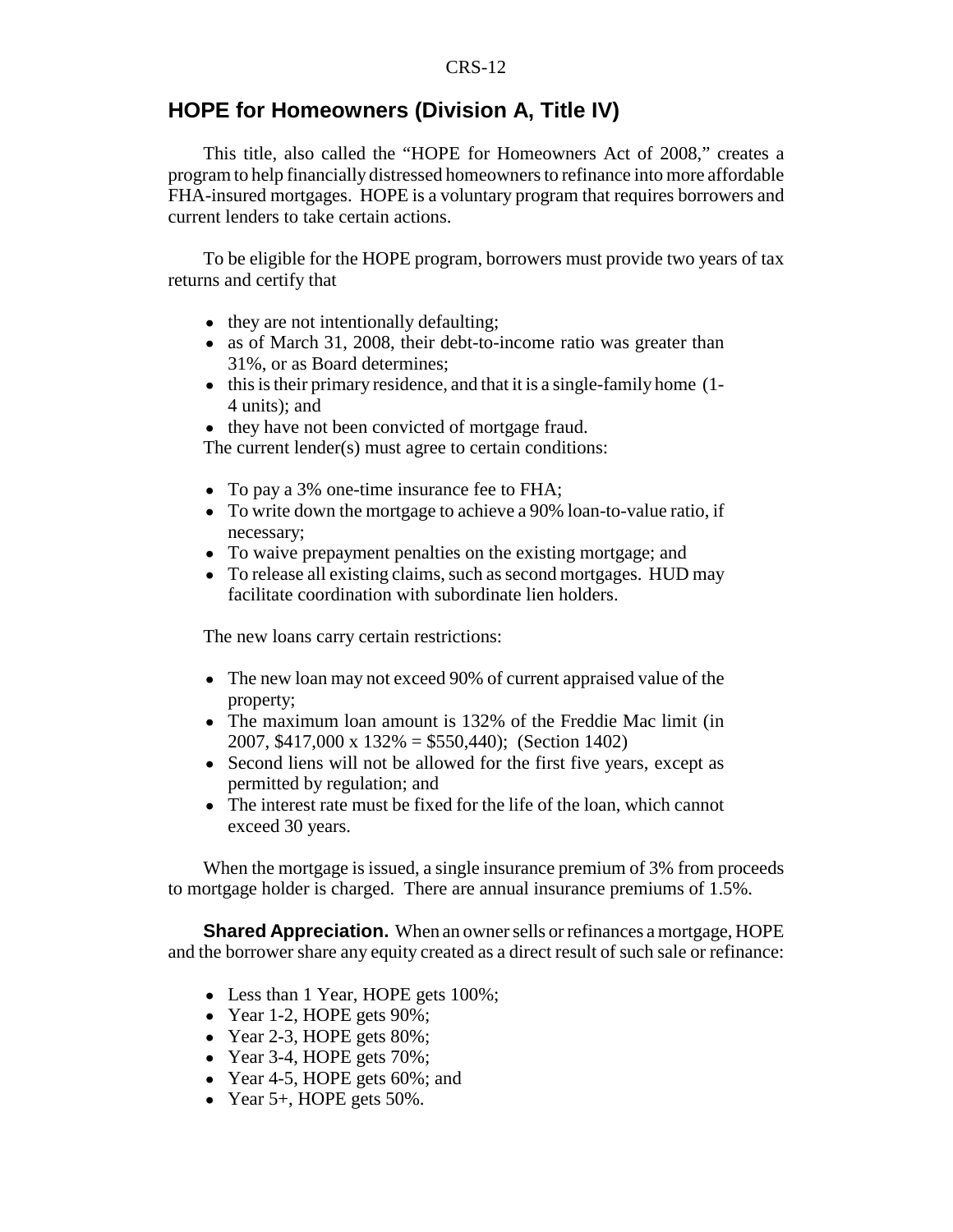When a property is sold, the program and borrower shall each get 50% of any appreciation in the appraised value that occurs after the time that the mortgage was insured.

Treasury may issue up to \$300 billion in bonds to finance these mortgages, and Ginnie Mae is authorized to package them into mortgage-backed securities for sale in the secondary market.

Mortgages in this program may be issued from October 1, 2008, to September 20, 2011. (Section 1402)

**HOPE Safe Harbor.** The act creates a safe harbor for loan modifications that enable homeowners to refinance in the HOPE program. Absent provisions to the contrary, loan servicers have a duty to maximize total funds to the loan pool, not a duty to individual investors. (Section 1403)

**Truth in Lending Act (TILA).** TILA is amended in several ways. Section 1403 of the act provides legal protections to certain mortgage servicers that provide loan modifications as a part of the Hope for Homeowners program.<sup>17</sup> Additionally, Division B — Foreclosure Prevention expands the definition of mortgages that are subject to Truth in Lending disclosures, while also enhancing the disclosure requirements for those mortgages. The main impetus of these enhanced disclosures relates to adjustable interest rates and how they may affect monthly payments. The bill also increases penalties for certain TILA violations.

#### **S.A.F.E. Mortgage Licensing Act (Division A, Title V)**

This title, also known as Secure and Fair Enforcement for Mortgage Licensing Act of 2008 or S.A.F.E. Mortgage Licensing Act of 2008, provides for state or federal licensing or registration of anyone originating a home mortgage. States, acting through the Conference of State Bank Supervisors and the American Association of Residential Mortgage Regulators, are to establish a nationwide mortgage licensing and registry system for residential mortgage loan originators.

Within one year of enactment, the federal banking agencies, through the Federal Financial Institutions Examination Council and the Farm Credit Administration, are to develop a system for registering employees of depository institutions and their subsidiaries as registered loan originators. (Section 1507)

HUD is to create a backup system for loan originators in states that do not implement a licensing and registration system. If at any time HUD determines that the Nationwide Mortgage Licensing System and Registry is failing to meet the requirements of the S.A.F.E. Mortgage Licensing Act, HUD is directed to establish and maintain such a system.

 $17$  David Carpenter, legislative attorney in the American Law Division, wrote this section.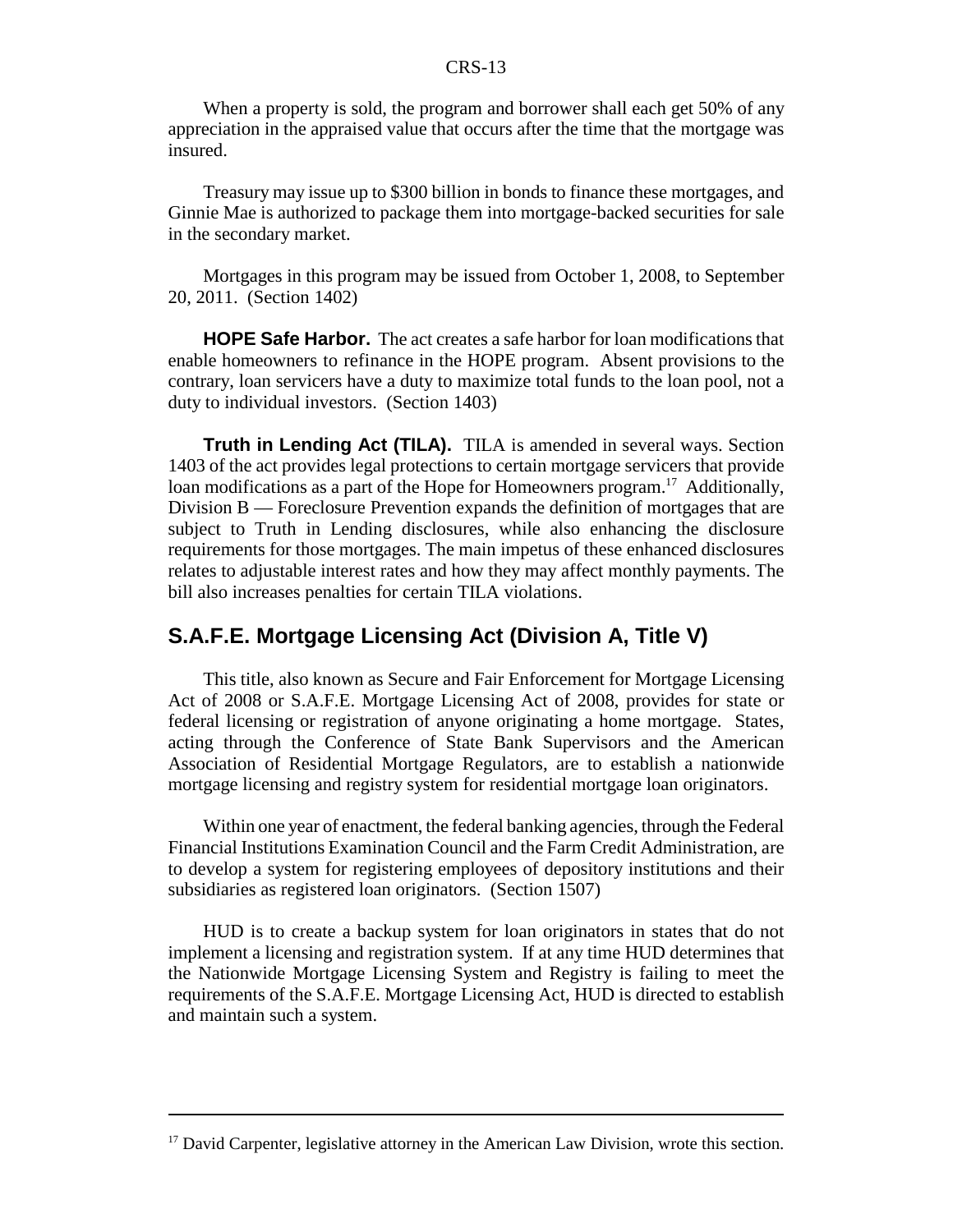#### **FHA Modernization Provisions (Division B, Title I)**

This title is also called FHA Modernization Act of 2008. The FHA high cost area loan limit is increased to the lesser of 115% of the median price of a single-family residence, as determined by the HUD Secretary, or 150% of the Freddie Mac conforming loan limit. In 2008, this would have been \$625,500 (150% of the conforming loan limit, \$417,000). The FHA loan obligation is not to exceed 100% of the appraised value of the property. These limits are effective upon expiration of the Economic Stimulus Act of 2008 (January 1, 2009). (Section 2112)

**FHA Premiums.** The law increases the FHA upfront mortgage insurance premium from 2.5% to 3% of the mortgage amount, and for a borrower that has received homeownership counseling, the upfront mortgage insurance premium is increased from 2% to 2.75% of the mortgage amount. The act places a 12-month moratorium on FHA's planned implementation of risk-based premiums as set forth in a notice published in the *Federal Register* on September 20, 2007. (Section 2133)

**Minimum Cash Downpayment.** To obtain an FHA-insured loan, prior law required borrowers to contribute at least 3% in cash or its equivalent to the cost of acquiring the property. The act increases the cash requirement to 3.5%. Loans from family members are considered as cash for this purpose. If the borrowed amount is secured by a lien (i.e., a second mortgage), the lien must be subordinate to the mortgage. The sum of the lien and the mortgage may not exceed 100% of the appraised value of the property. Prohibited sources of funding for the required funds include (1) the seller, (2) any entity that financially benefits from the transaction, or (3) any third party that is directly or indirectly reimbursed by the parties in (1) or (2). (Section 2113)

**Home Equity Conversion Mortgages (HECMs).** The act removes the limit on the aggregate number of HECMs that may be originated. It establishes a HECM loan limit equal to the Freddie Mac conforming loan limit or the high cost loan limit and requires that the borrower must receive counseling by an independent third party that is not associated with, or compensated by, the party that is involved in funding, originating, or servicing the mortgage; or the sale of annuities, investments or other financial or insurance products. (Section 2122)

Origination fees are limited to 2% of the first \$200,000 of the maximum claim amount, plus 1% of the claim amount in excess of \$200,000, but may not exceed \$6,000. This maximum origination fee may be adjusted in increments of \$500 whenever the percentage change in the Consumer Price Index would produce a number that exceeds \$500 when applied to the current maximum origination fee. (Section 2122)

Lenders cannot require borrowers to purchase insurance, an annuity, or other product as a condition of eligibility of for a HECM. (Section 2122)

**Mutual Mortgage Insurance (MMI) Fund.** The act rewrites the section of law governing the MMI fund to (1) limit loan commitments to the amount specified in appropriations acts for each fiscal year; (2) establish that HUD has the fiduciary responsibility to ensure that the MMI fund remains financially sound; (3) require an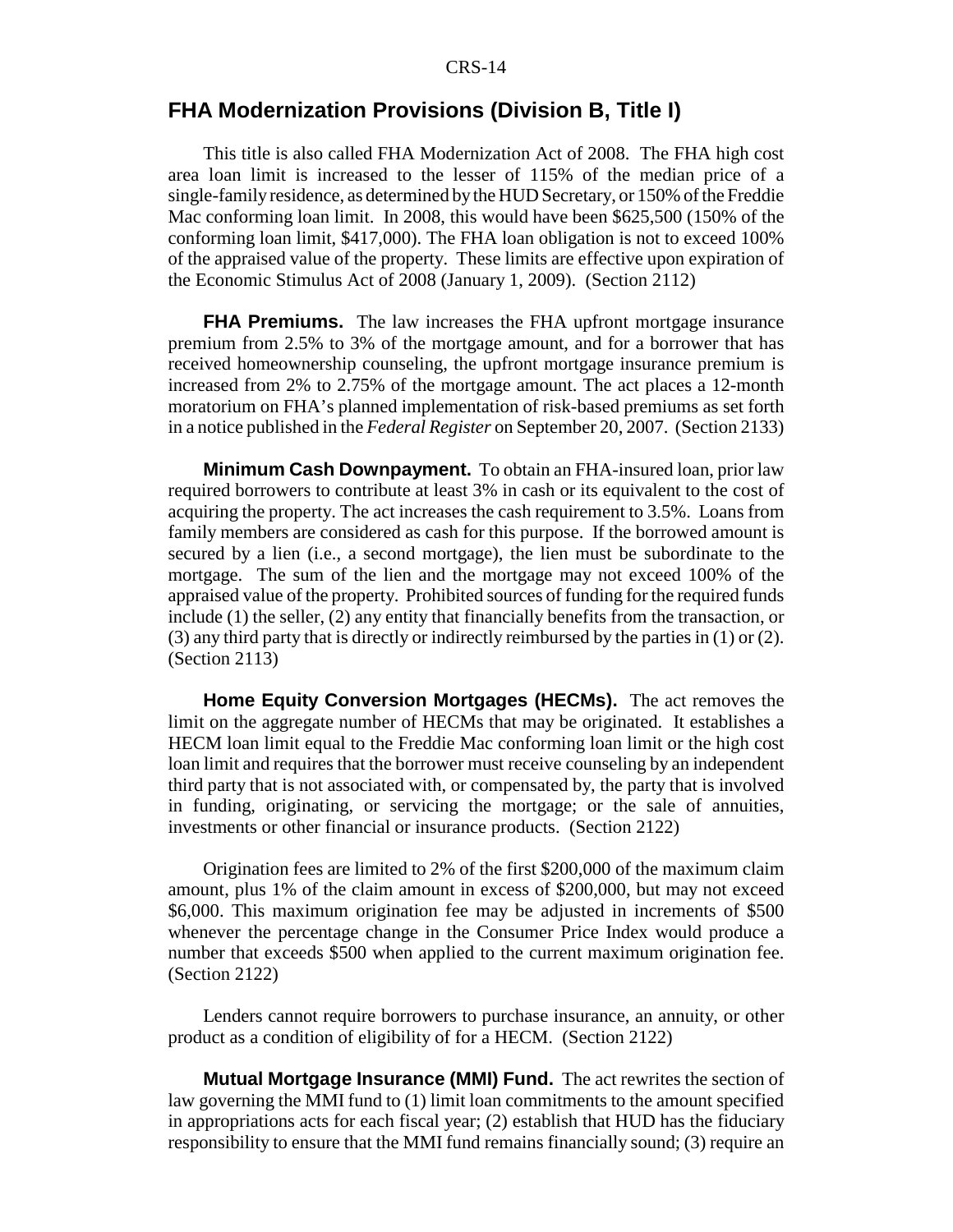annual independent actuarial study of the fund; (4) require quarterly reports to Congress; (5) require the adjustment of insurance premiums when needed; (6) establish operational goals for the Fund; and (7) provide that the Homeownership Voucher program and the home equity conversion program become obligations of the MMI Fund instead of the General Insurance Fund. (Section 2118)

**FHA Improvements.** The act authorizes \$25 million in each year from FY2009 until FY2013 to improve the technology, processes, program performance, elimination of fraud and staffing at FHA. (Section 2126)

### **Increased Veterans Affairs Guarantee Limit and Mortgage Foreclosure Protection for Service Members (Division B, Title III)**

**Temporary Increase in Maximum Loan Guaranty Amount.** The VA guarantees mortgage payments by a veteran to the lender in case of borrower default. Prior to the act, the maximum guaranty was 25% of the Freddie Mac conforming loan limit. The Economic Stimulus Act of 2008 increased the Freddie Mac conforming loan limits through December 31, 2008, to the higher of the 2008 conforming loan limits, or 125% of the median home price for the area in which the property is located, but in no case could the loan limit exceed 175% of the Freddie Mac limit. It was later discovered that these increased limits did not apply to home loans guaranteed by the Department of Veterans Affairs because of the way the language of the act was drafted. The VA guarantee is determined by the "permanent" conforming loan limits. The act provides that through December 31, 2008, the maximum VA guaranty amount is 25% of the Freddie Mac loan limit as increased by the Economic Stimulus Act. (Section 2201)

**Counseling.** The Department of Defense is directed to develop and implement mortgage foreclosure counseling for members of the Armed Forces returning from active duty abroad. (Section 2202)

**Protections for Service Members Relating to Mortgages and Mortgage Foreclosures.** The act prevents lenders from foreclosing on a veteran's home within nine months after the end of military service. Similarly, any proceedings on the home or property of a service member can be stayed for nine months after the end of military service. The interest rate on a mortgage created before entering military service can be no higher than 6% during the term of military service and one year thereafter. (Section 2203)

The provisions of this title are effective immediately and expire on December 31, 2010. (Section 2204)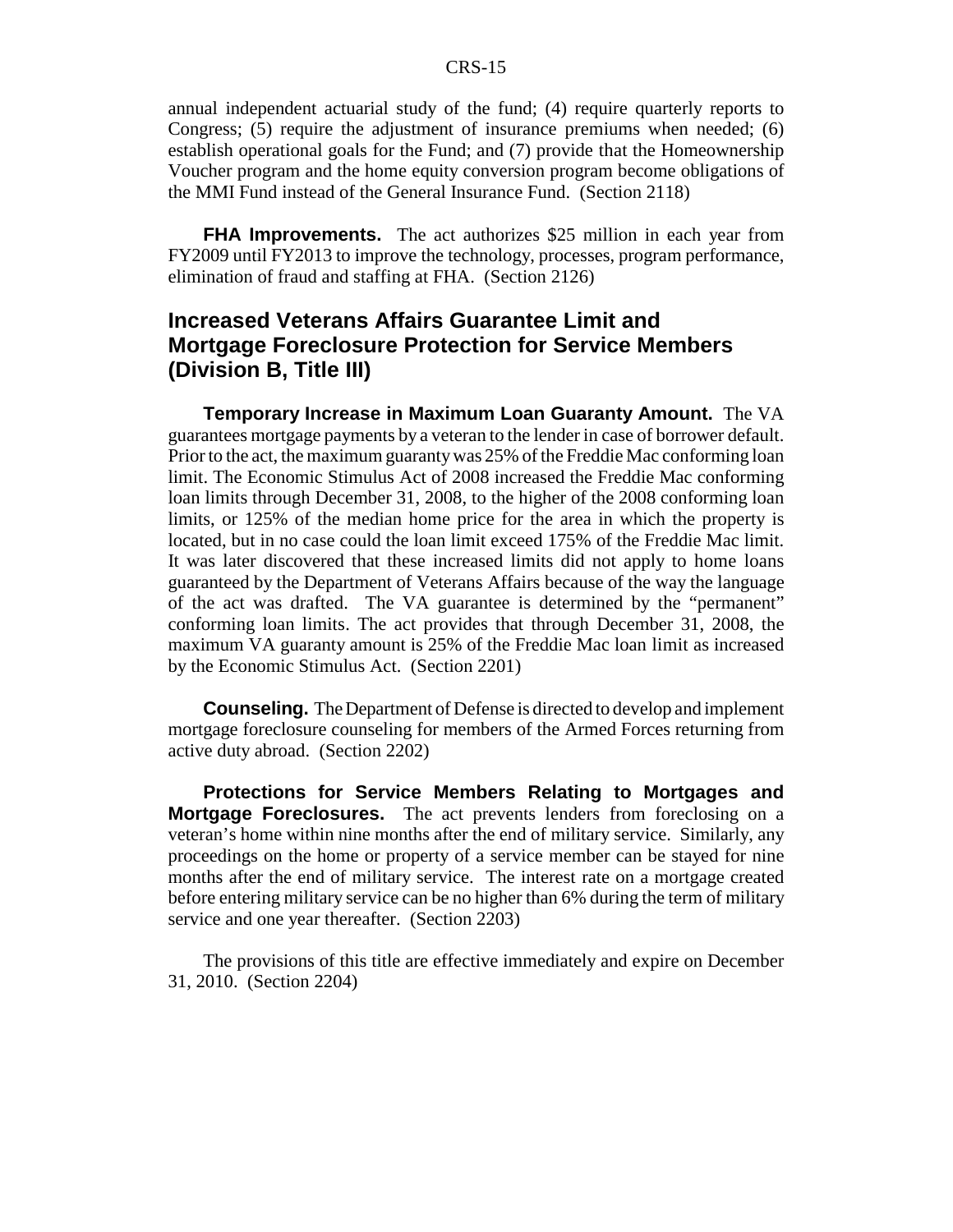### **Emergency Assistance for Redevelopment of Abandoned and Foreclosed Homes (Division B, Title III)**

The act appropriates \$4.1 billion for assistance to state and local governments to redevelop abandoned and foreclosed homes.<sup>18</sup> Of this amount, \$3.92 billion is supplemental assistance to state and local governments, as defined below.<sup>19</sup> HUD administers the program as part of the Community Development Block Grant (CDBG) program.20 An additional \$180 million is appropriated for counseling intermediaries, with \$30 million for the Neighborhood Reinvestment Corporation, for a total appropriation of \$4.1 billion.

By October 1, 2008—60 days from enactment of the law—HUD must develop a formula to distribute the funds to state and local governments based on

- the number and percentage of foreclosed homes in each state or locality;
- the number and percentage of subprime mortgages in each state or locality; and
- the number and percentage of homes in default or delinquency in each state or locality. (Section 2301)

Funds must be distributed to state and local governments by November 1, 2008, 30 days after development of the formula. (Section 2305)

*Formula or Allocation Elements.* Each state and local government receiving funds is required to allocate funds within 18 months of receipt of the funds and to give priority consideration to areas and metropolitan cities with

- the greatest percentage of home foreclosures;
- the highest percentage of subprime loans; and
- the greatest likelihood of facing a significant rise in the number of home foreclosures.

Although the legislation identifies the factors to be used by HUD to develop a formula, it does not specify an actual formula other than requiring a minimum allocation for each state of 0.5%, \$19 million. (Section 2302)

<sup>&</sup>lt;sup>18</sup> Oscar R. Gonzales, analyst in Economic Development Policy, wrote this section.

<sup>&</sup>lt;sup>19</sup> See Section 102 of the Housing and Community Development Act of 1974 (42 U.S.C. 5302).

 $20^{\circ}$  Section. 2301, sub-part E stipulates: "Except as otherwise provided by this section, amounts appropriated, revenues generated, or amounts otherwise made available to States and units of general local government under this section shall be treated as though such funds were *community development block grant* funds under title I of the Housing and Community Development Act of 1974 (42 U.S.C. 5301 et seq.)."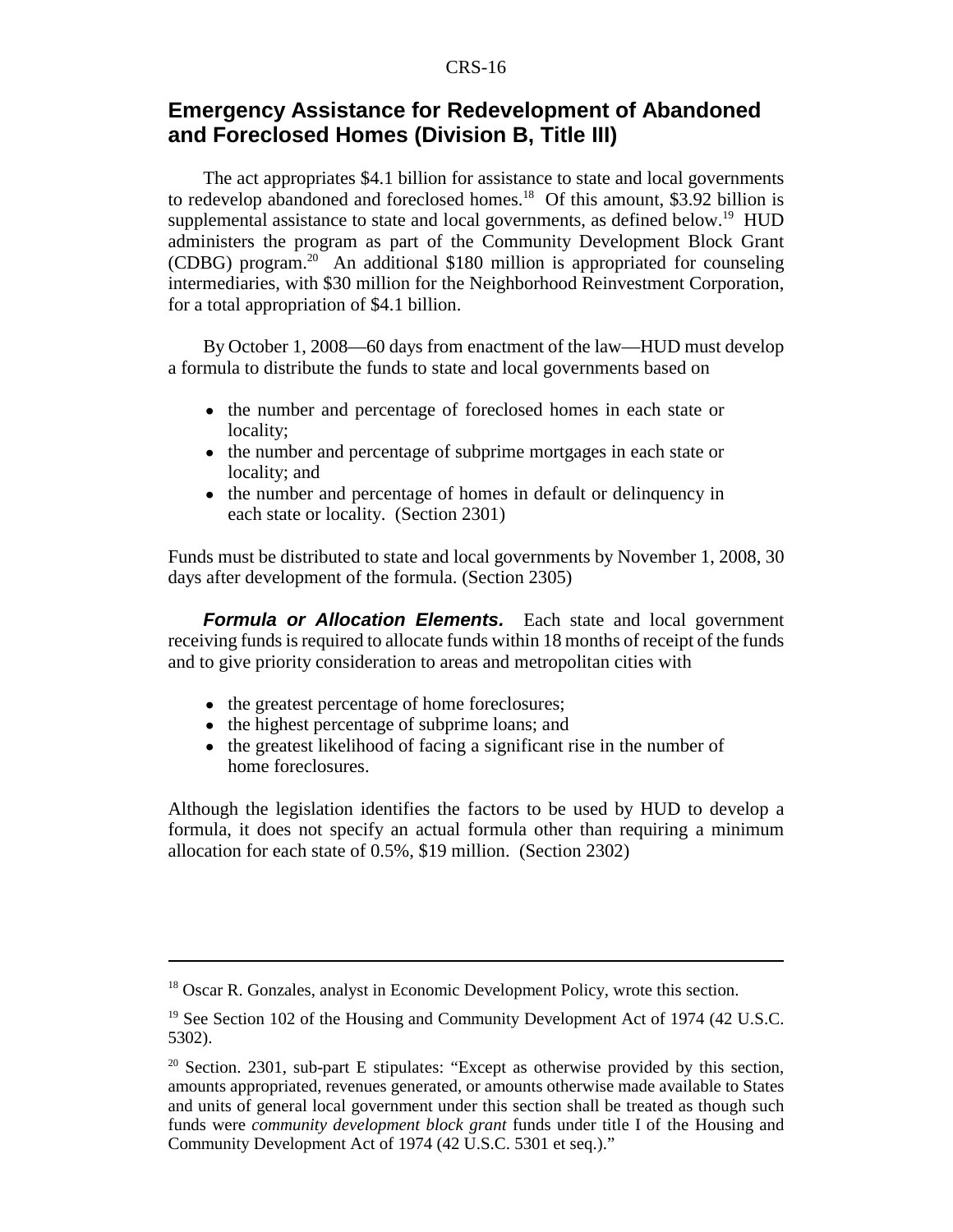*Eligible Activities.* State and local governments can use funds to

- ! create financial instruments to finance the purchase and redevelopment of foreclosed homes and residential properties;
- ! purchase and rehabilitate foreclosed homes and residential properties for sale, rent, or redevelopment;
- establish land banks for foreclosed homes; and
- demolish blighted structures. (Section 2301)

*Restrictions, Limitations, and Prohibitions.* The purchase price of a home or residential property must be less than the home's current appraised market value. The discounted value should be significant enough to ensure that when the home is sold by the state or local government the purchaser (homebuyer) will pay below market value for the home or property. Further, when a foreclosed home or property is to be purchased as a primary residence by an eligible homebuyer, the resale price cannot exceed the cost the state or local government paid to acquire and redevelop or rehabilitate the property. (Section 2301)

During the first five years of the act, a community or state must reinvest all profits in additional sales, rentals, redevelopment, and rehabilitation of foreclosed homes and properties. After the five-year period, all profits are to be deposited in the U.S. Treasury unless HUD approves a request to allow a community or state to continue to use funds to finance activities eligible for assistance under the act. Other provisions of the bill subject funds and revenues generated by activities under this act to the same requirements as funds appropriated under the regular CDBG program. However, HUD may issue alternatives to CDBG requirements, except in the areas of fair housing, nondiscrimination, labor standards, and environmental review, for the sole purpose of expediting the use of funds under the act.

In addition, the legislation

- prohibits funds from being used in economic development projects involving the use of eminent domain; (Section 2303)
- ! limits the income of individuals and families who may benefit from assistance provided by the act to those whose incomes do not exceed 120% of the area's median income; (Section 2301)
- requires a state and local government to certify that at least 25% of the amount allocated by the bill will be used to purchase and redevelop housing for individuals and families whose incomes do not exceed 50% of the area's median income; (Section 2301) and
- $\bullet$  requires that each state receives a minimum allocation of 0.5% of the amount appropriated. (Section 2302)

# **Veterans Housing Matters (Division B, Title VI)<sup>21</sup>**

The act authorizes VA to furnish home improvements and structural alterations for service members hospitalized or receiving outpatient care, medical services, or

 $21$  Elizabeth Perl, analyst in housing policy, contributed this section.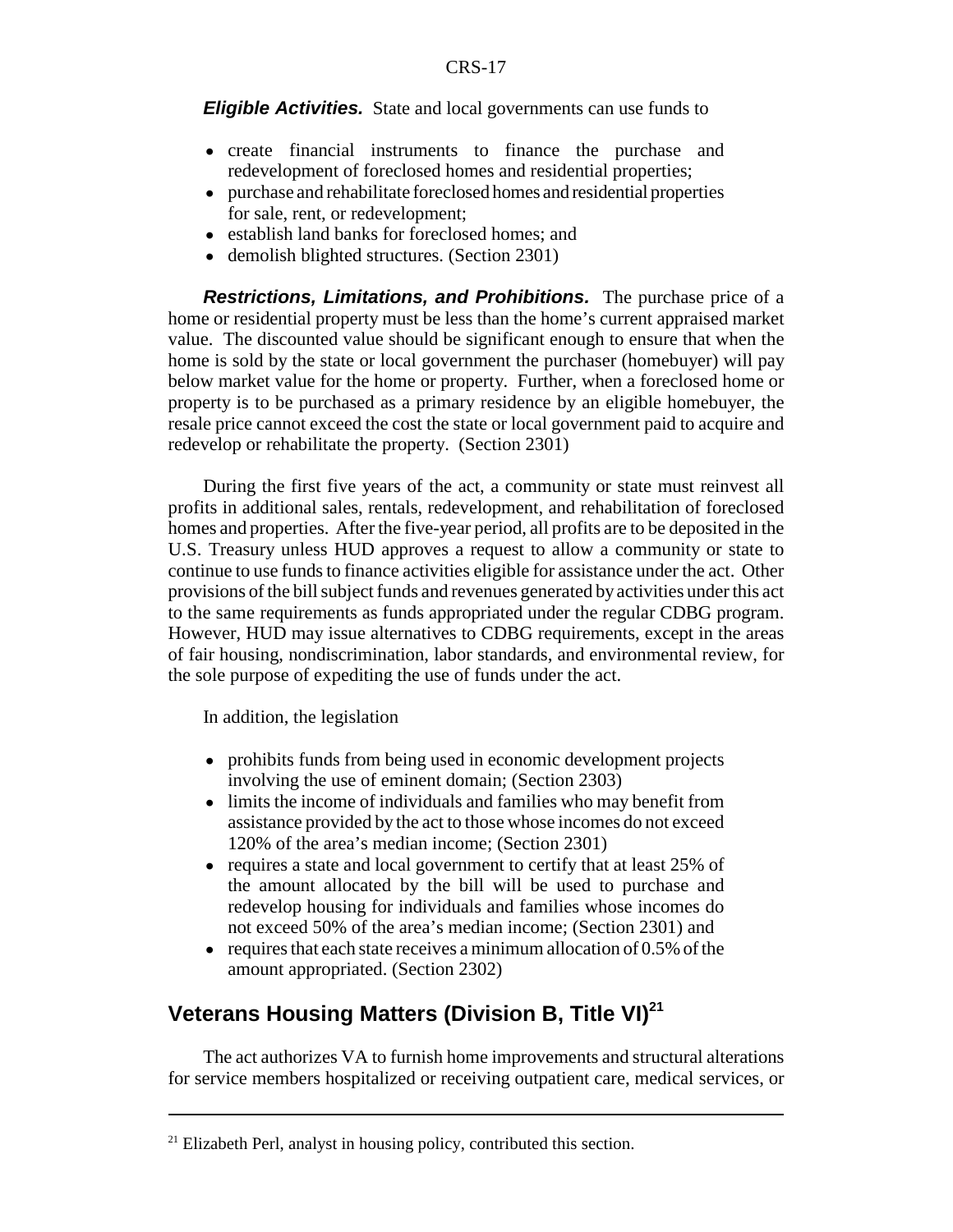treatment, and for service members likely to be discharged or released from service due to a total and permanent injury incurred or aggravated while on active duty. (Section 2601)

The act amends existing law to allow service members on active duty, as well as veterans (who are currently eligible), to qualify for home improvements pursuant to the Specially Adapted Housing program for veterans with severe disabilities. The act adds severe burn injuries to the current categories of disabilities that qualify for assistance to modify homes to accommodate disabilities.

Grants for veterans with service-connected disabilities to obtain specially adapted homes are increased to a maximum of \$60,000 from \$50,000. These grants provide "wheelchair" homes to veterans with loss, or loss of use of the upper or lower extremities and who need braces, canes, crutches or wheelchairs for locomotion.

Maximum grants for veterans whose service-connected disabilities include blindness in both eyes or loss, or loss of use, of both hands to make special housing adaptations are increased to \$12,000 from \$10,000. VA is to increase both of these maximum grant amounts annually based on the cost of construction.

**Definition of Income for Assisted Housing.** The act excludes lump sum disability payments to veterans from the definition of income for the Section 8 and public housing programs. (Section 2608)

# **Housing Preservation (Division B, Title VIII)**<sup>22</sup>

**Affordable Housing.** The act has provisions that apply to certain affordable housing projects. Specifically, the act

- makes certain provisions of the Deficit Reduction Act of 2005 (P.L. 109-171) relating to HUD's ability to provide below-market sales of foreclosed properties not applicable to a property in Michigan (Section 2801);
- makes a multifamily housing property in Massachusetts eligible for Section 8 enhanced voucher assistance (Section 2802);
- ! Makes a multifamily housing property in California eligible for Section 8 voucher assistance and directs that the property be provided with such assistance (Section 2805);
- ! permits the transfer of rental assistance contracts, use restrictions, and debt from two properties in Ohio to other properties in Ohio, at the request of the owners (Section 2803);
- strikes a provision in public housing law authorizing a set-aside of funds for disaster recovery (Section 2804);
- allows grantees funded through HUD's Shelter Plus Care program to enter into 15 year contracts with building owners or lessors of

 $22$  Maggie McCarty, specialist in housing policy, contributed this section.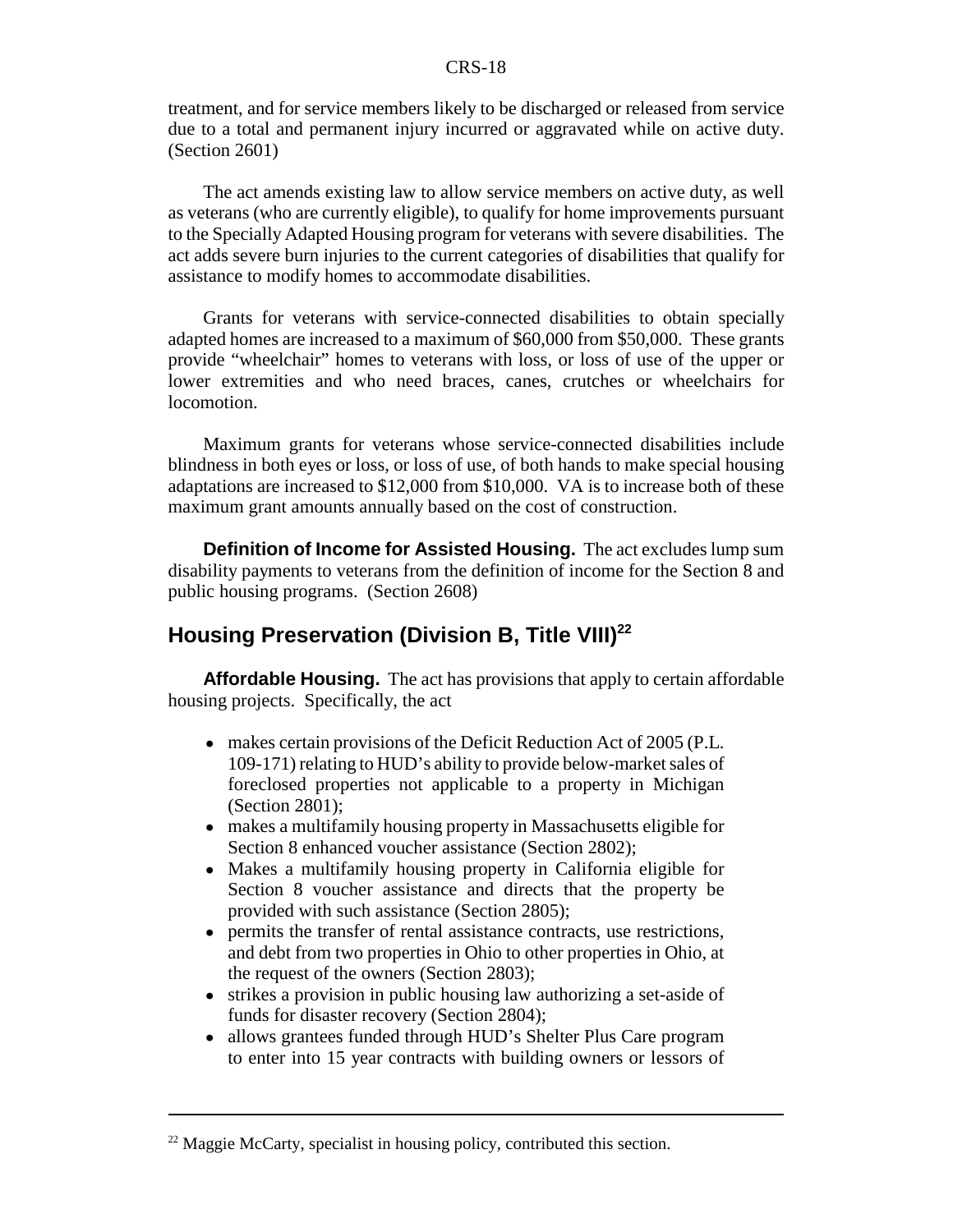permanent supportive housing for homeless individuals (Section 2835); and

• permits HUD to convert a rental assistance payment contract to a Section 8 project-based rental assistance contract for a multifamily housing property in New York. This provision is in Division A, Title VI (Section 1603).

**Small PHA Paperwork Reduction Act.** The act amends the public housing authority (PHA) annual plan requirement for certain small PHAs. It includes language clarifying that exempted PHAs are still required to file certain civil rights certifications, hold public hearings and supply information from such hearings, and convene resident advisory boards. (Section 2701-2702)

#### **Tax Provisions (Division C, Title I)**

This title may be cited as the Housing Tax Credit Coordination Act of 2008.

**First-Time Home Buyer Credit.** First time home buyers of a primary residence are eligible for a refundable, repayable tax credit of 10% of purchase price, up to \$7,500. This is the equivalent of an interest-free loan and also is equivalent to reducing the purchase price of the home by an estimated one-half to one-third of the credit amount.23 The credit applies to residences purchased on or after April 9, 2008 and before July 1, 2009, in taxable years ending on or after such date. (Section 3011)

**Low Income Housing Tax Credit (LIHTC).** The act increases the 2008 and 2009 per capita credit allocation to states by \$0.20 above 2008's \$2.00 per capita, and also increases the minimum state credit allocation by 10%. The LIHTC is used to subsidize new or substantially rehabilitated housing that low-income families can afford. The act changes the LIHTC rate for non-federally subsidized new buildings to not less than 9%. The LIHTC credit rate has varied monthly between 7.69% and 9.27% since the program was first introduced. The LIHTC rate for projects placed in service in August 2008 is 7.94%. State housing credit agencies may treat a building as in a difficult to develop area in order to ensure the project's viability. (Section 3003)

**Additional Standard Deduction for Real Property for Nonitemizers.** This provision allows nonitemizers to take an additional standard deduction for state and local property taxes not to exceed \$500 (or \$1000 on joint returns) in tax year 2008. There is no restriction on jurisdictions that increase property taxes. (Section 3012)

**Homeowner Capital Gains Exclusion.** This section of the act, actually included as a revenue raiser, reduces the ability of a homeowner to exclude capital

 $23$  This is based on the net present value of the tax credit at a discount (mortgage) rate of 6.5%. The credit is claimed by the first time homebuyer the year after the house is purchased. This assumes that the home is kept for 15 years. If the homebuyer moves sooner, the net present value of the credit declines. For example, if the homebuyer moves in year six, the credit is worth less than 25% of the face value.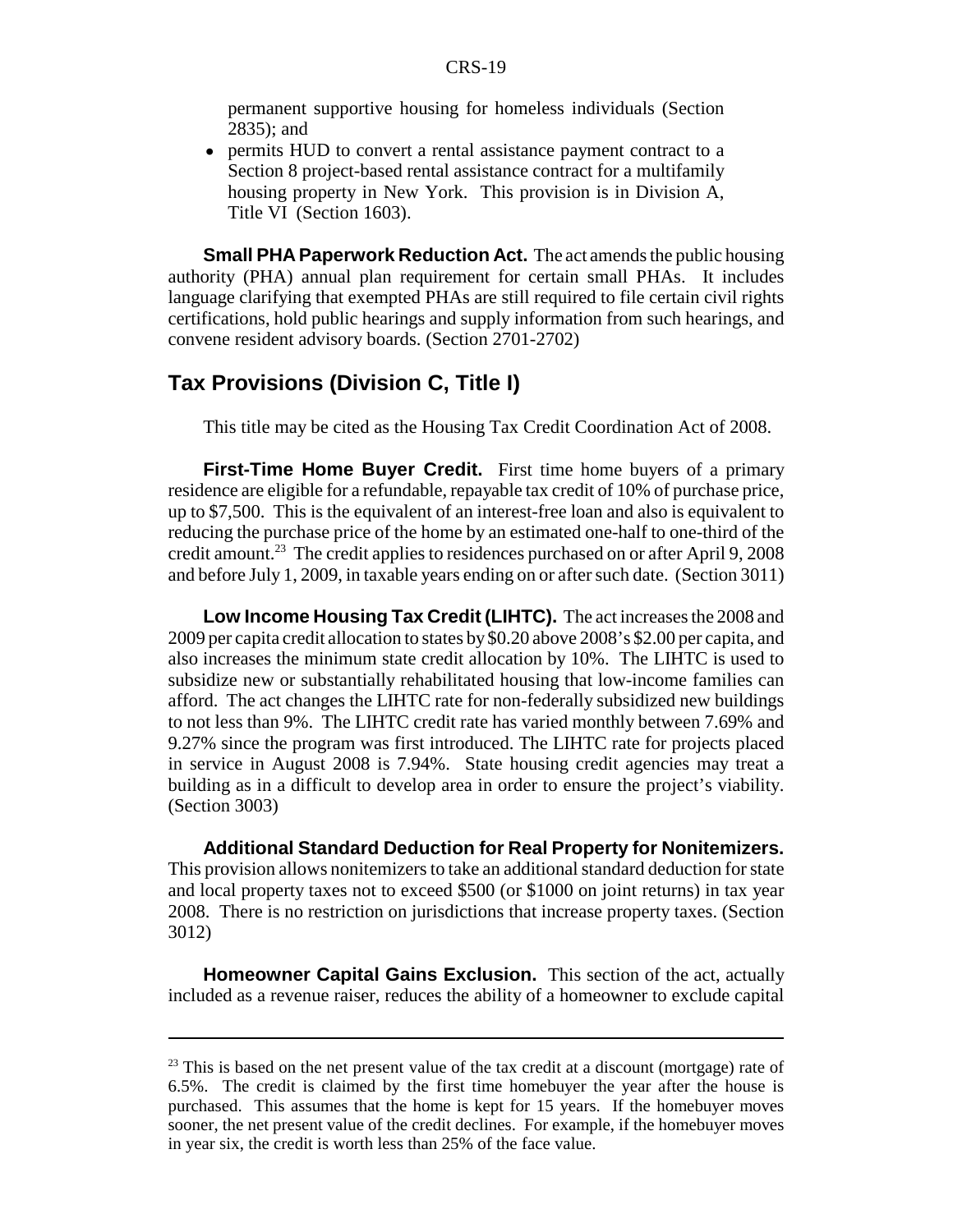gains on a second home. This change will affect those who purchase a home and do not initially use the house as their principal residence. It modifies the law that requires a homeowner to live in the home for two of the last five years in the case of a home not initially used as a principal residence. The modification adjusts the \$250,000 (\$500,000) exclusion for single (married) taxpayers by the ratio of time that the house was the taxpayer's principal residence to the time that the taxpayer owned the house. (Section 3092)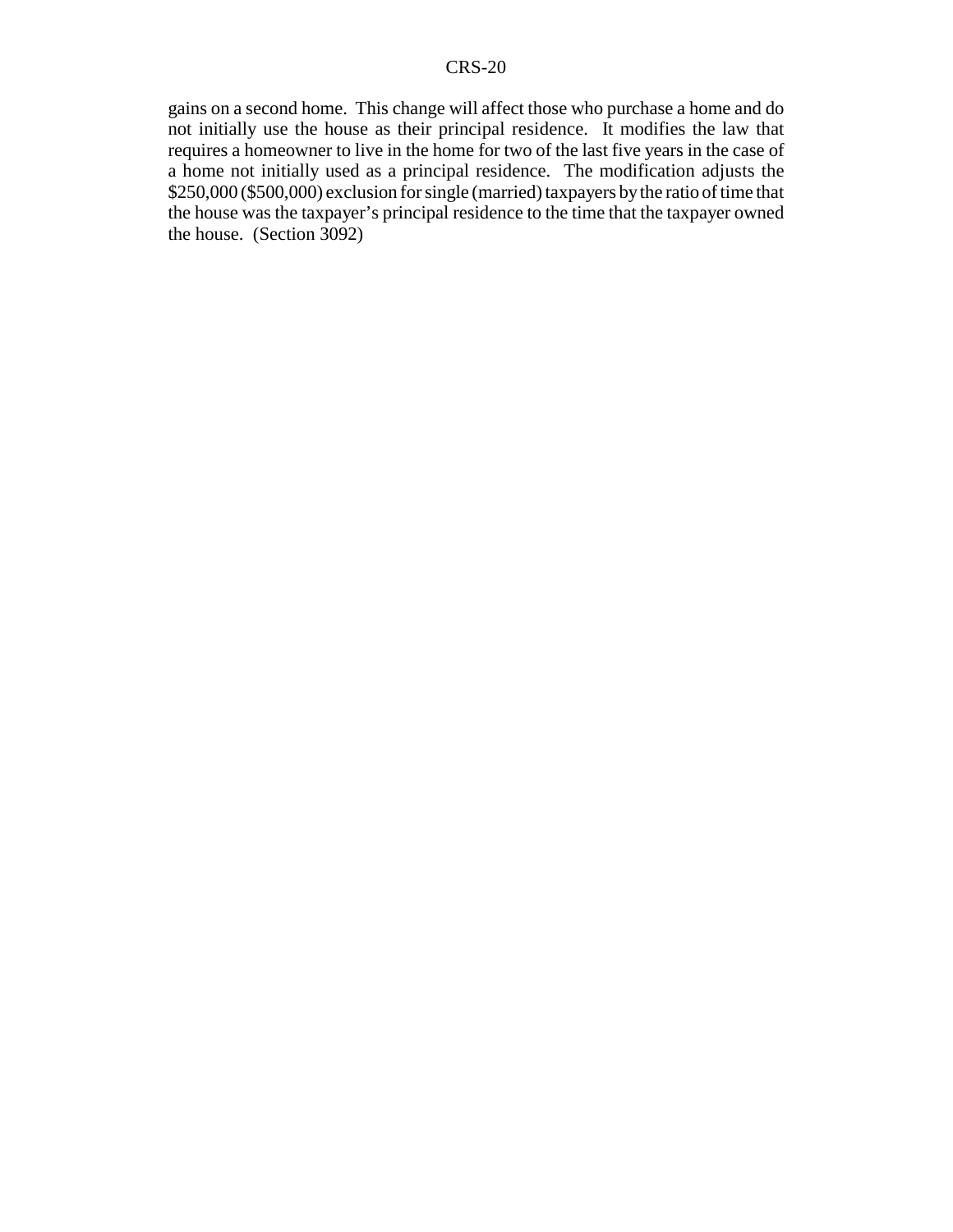# Appendix A. Legislative History (110<sup>th</sup> Congress)

**August 4, 2007.** On August 4, 2007, the House passed H.R. 3221 as an energy package.

**Senate Passage April 10, 2008.** The Senate's amendment in the nature of a substitute to the House-passed energy bill would have addressed foreclosures by reforming the Federal Housing Administration (FHA); encouraging counseling; providing communities funds to acquire foreclosed properties; and providing tax incentives to encourage house sales. The FHA provisions would have enabled FHA to refinance some troubled loans if the lenders agreed to write-down the value of the loans so that the outstanding balance was significantly below the current appraised value of the house. The bill also would have provided \$4 billion through the Community Development Block Grant program to allow state and local governments to purchase and rehabilitate foreclosed homes. Additional funds would have been provided for housing counseling for at-risk borrowers. In addition, the bill would have provided a \$7,000 tax credit for the purchase of foreclosed homes and newly constructed homes and extends the carryback period for net operating losses.

**House Passage May 8, 2008.** The House added several additional housing-related bills to the Senate's April 10 framework. In addition to FHA-refinances, community funds, borrower counseling, and tax incentives, the House version incorporated bills for the FHA loan program (H.R. 5830), Government Sponsored Enterprise (GSE) reform (H.R. 1427), FHA modernization (H.R. 1852), liability protection for loan servicers who modified loans (H.R. 5579), foreclosure protections for service members (H.R. 4883), changes to the Low Income Housing Tax Credit program (H.R. 5720), a temporary first-time home-buyer tax credit, and clarified that the provisions of H.R. 3221, as well as provisions of the National Bank Act and the Home Owner's Loan Act, does not preempt state laws regulating the foreclosure of residential real property or the treatment of foreclosed property.

**Senate Passage July 11, 2008.** The Senate received the greatly expanded House-passed version of H.R. 3221 and referred the bill to committee. The Senate Committee on Banking, Housing, and Urban Affairs again amended the bill with a manager's amendment (S.Amdt. 4983). The Senate then passed a new version addressing many of the bills rolled into H.R. 3221 by the House, including GSE reform, an affordable housing fund, FHA modernization, first-time home buyer tax credits, and protections for service members.

**House Passage July 23, 2008.** The House agreed with an amendment to the Senate amendment to the House amendments to the Senate by a vote of 272-152.

**Senate Passage July 26, 2008.** The Senate agreed to the motion to concur in House amendment to Senate amendment to House amendments to Senate amendment to the bill by vote of 72-13.

**Enactment.** President George W. Bush signed H.R. 3221, the Housing and Economic Recovery Act, into law on July 30, 2008. It became P.L. 110-289.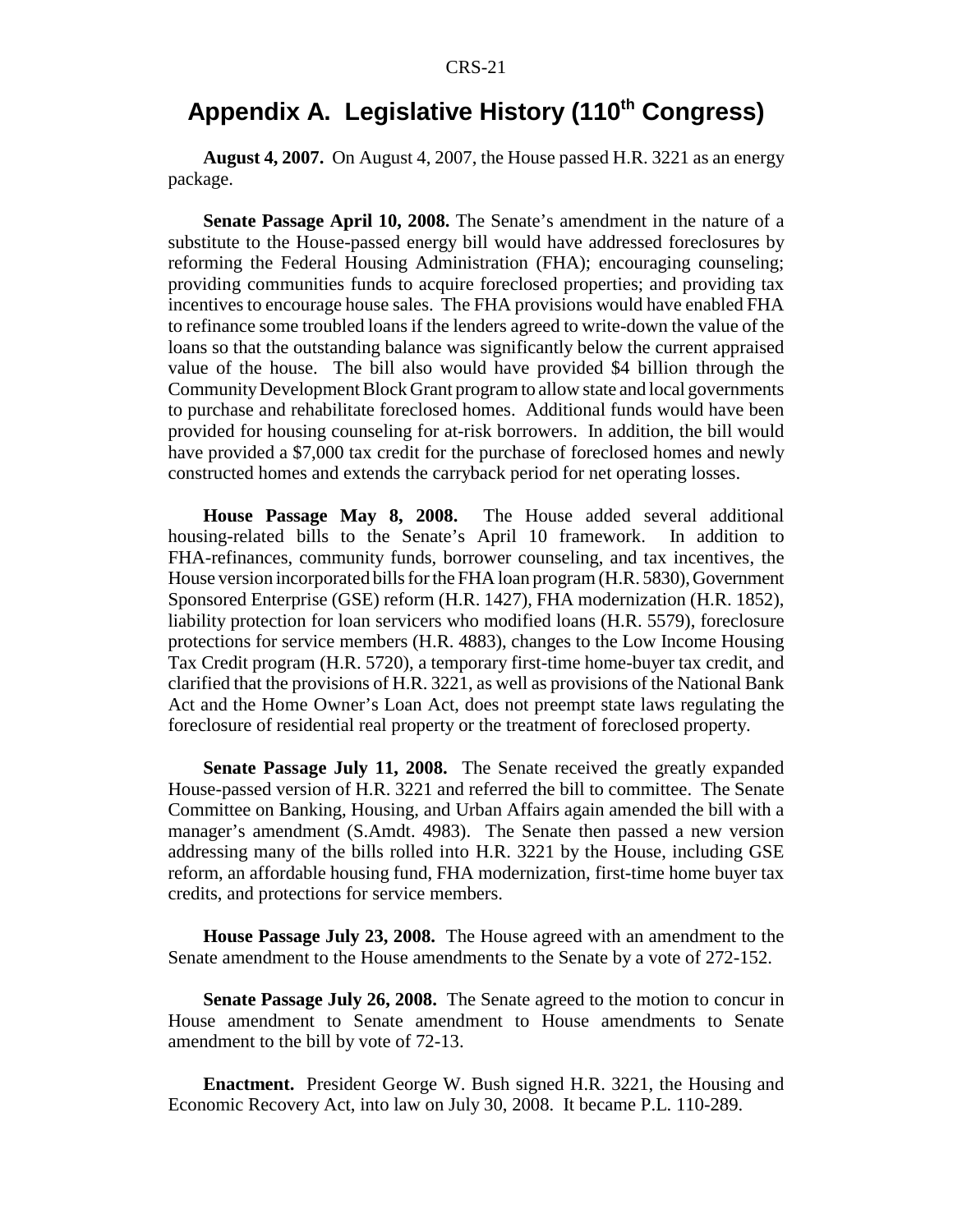# **Appendix B. CRS Experts**

**Table B1** lists CRS experts in areas related to this report.

| <b>Name</b>                     | <b>Expertise</b>                                                                             | <b>Telephone</b> | <b>Email</b>           |
|---------------------------------|----------------------------------------------------------------------------------------------|------------------|------------------------|
| N. Eric Weiss                   | Government<br>Sponsored<br>Enterprises                                                       | 7-6209           | eweiss@crs.loc.gov     |
| Eugene Boyd                     | Economic<br>Development                                                                      | 7-8689           | eboyd@crs.loc.gov      |
| David H. Carpenter              | <b>Legal Aspects</b>                                                                         | 7-9118           | dcarpenter@crs.loc.gov |
| Bruce E. Foote                  | <b>FHA</b><br>Modernization,<br>Veterans Housing,<br><b>Predatory Lending</b>                | 7-7805           | bfoote@crs.loc.gov     |
| Darryl E. Getter                | <b>FHA</b><br>Modernization                                                                  | 7-2834           | dgetter@crs.loc.gov    |
| Oscar R. Gonzales               | Economic<br>Development                                                                      | 7-0764           | ogonzales@crs.loc.gov  |
| Mark Jickling                   | Government<br>Sponsored<br>Enterprises                                                       | 7-7784           | mjickling@crs.loc.gov  |
| Mark P. Keightley               | <b>Housing Taxes</b>                                                                         | 7-1049           | mkeightley@crs.loc.gov |
| Maggie McCarty                  | Public and<br><b>Assisted Housing</b>                                                        | 7-2163           | mmccarty@crs.loc.gov   |
| <b>Edward Vincent</b><br>Murphy | Government<br>Sponsored<br>Enterprises,<br>Subprime and Alt-<br>A Mortgages                  | 7-6201           | tmurphy@crs.loc.gov    |
| Libby Perl                      | Housing for<br>Special<br>Populations,<br>including<br>the Elderly,<br>Disabled,<br>Homeless | 7-7806           | eperl@crs.loc.gov      |

# **Table B1. CRS Housing Experts**